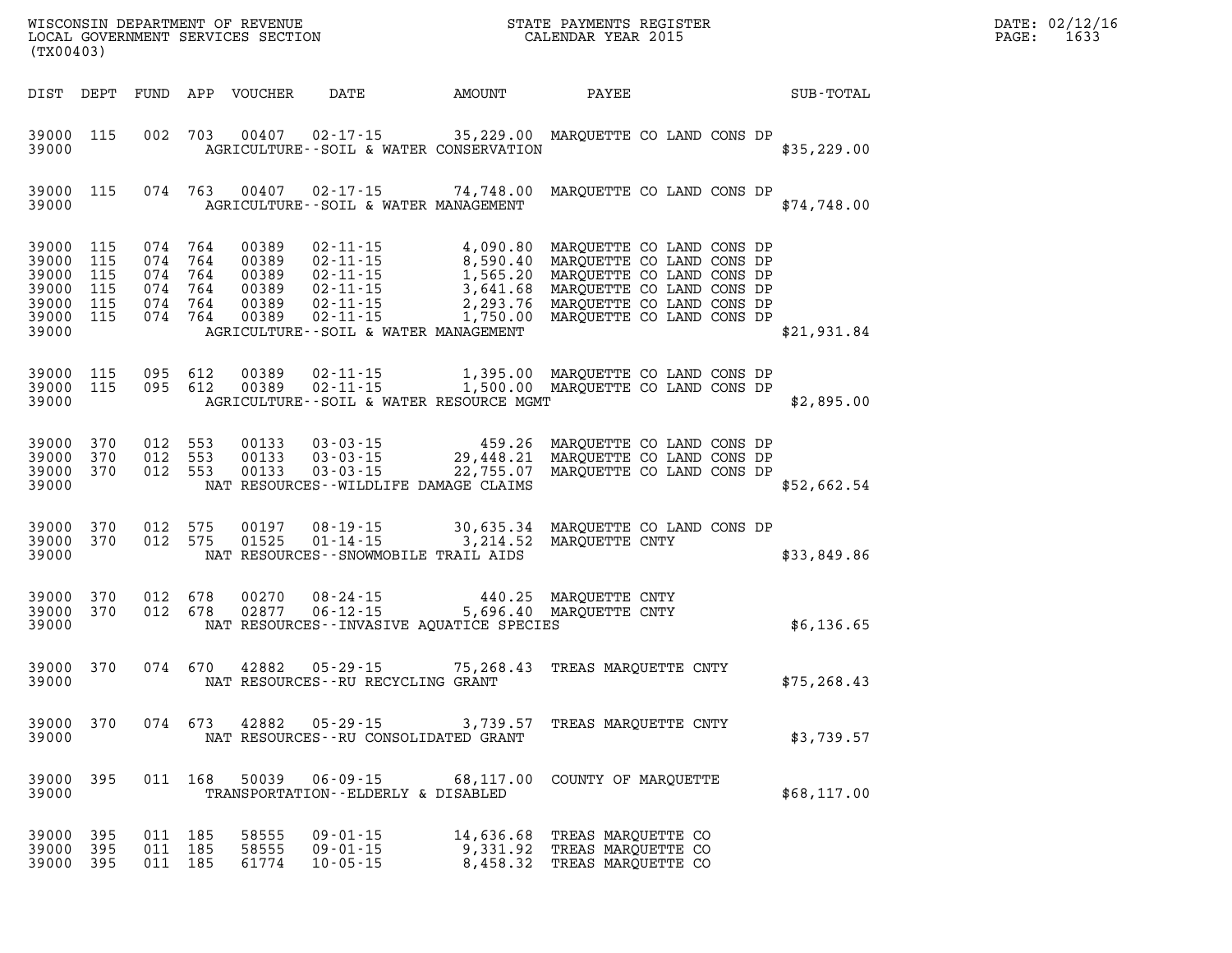| DATE: | 02/12/16 |
|-------|----------|
| PAGE: | 1634     |

| (TX00403)                                                                                                                  |                                                                                                             |                                                                           |                                                                                                                       |                                                                                                                                     |                                                                                                                                                                                                    |                                                                                                                                                                                                                                                                            | STATE PAYMENTS REGISTER                                                                                                                                                                                                                                                                                                                                                                                     |                                                                                                                                                        | DATE: 02/12/1<br>PAGE:<br>1634 |
|----------------------------------------------------------------------------------------------------------------------------|-------------------------------------------------------------------------------------------------------------|---------------------------------------------------------------------------|-----------------------------------------------------------------------------------------------------------------------|-------------------------------------------------------------------------------------------------------------------------------------|----------------------------------------------------------------------------------------------------------------------------------------------------------------------------------------------------|----------------------------------------------------------------------------------------------------------------------------------------------------------------------------------------------------------------------------------------------------------------------------|-------------------------------------------------------------------------------------------------------------------------------------------------------------------------------------------------------------------------------------------------------------------------------------------------------------------------------------------------------------------------------------------------------------|--------------------------------------------------------------------------------------------------------------------------------------------------------|--------------------------------|
|                                                                                                                            | DIST DEPT                                                                                                   |                                                                           |                                                                                                                       | FUND APP VOUCHER                                                                                                                    | <b>DATE</b>                                                                                                                                                                                        |                                                                                                                                                                                                                                                                            | AMOUNT PAYEE                                                                                                                                                                                                                                                                                                                                                                                                | SUB-TOTAL                                                                                                                                              |                                |
| 39000                                                                                                                      | 39000 395                                                                                                   |                                                                           |                                                                                                                       |                                                                                                                                     |                                                                                                                                                                                                    | TRANSPORTATION - - HIGHWAY SAFETY - FEDERAL                                                                                                                                                                                                                                | 011 185 69240 12-18-15 2,494.40 TREAS MARQUETTE CO                                                                                                                                                                                                                                                                                                                                                          | \$34,921.32                                                                                                                                            |                                |
| 39000<br>39000<br>39000                                                                                                    | 395<br>395<br>39000 395                                                                                     | 011 190                                                                   | 011 190<br>011 190                                                                                                    | 36039<br>52039                                                                                                                      | 64039 10-05-15                                                                                                                                                                                     | TRANSPORTATION - - GENERAL TRANSP AIDS - GTA                                                                                                                                                                                                                               | 01-05-15 173,426.36 COUNTY OF MARQUETTE<br>07-06-15 346,852.72 COUNTY OF MARQUETTE<br>10-05-15 173,426.39 COUNTY OF MARQUETTE                                                                                                                                                                                                                                                                               | \$693,705.47                                                                                                                                           |                                |
| 39000                                                                                                                      | 39000 395<br>39000 395                                                                                      |                                                                           | 011 278<br>011 278                                                                                                    |                                                                                                                                     |                                                                                                                                                                                                    | TRANSPORTATION - - LRIP/TRIP/MSIP GRANTS                                                                                                                                                                                                                                   | 67715  12-01-15  247,479.07  TREAS MARQUETTE CO<br>68901  12-14-15  2,218.76  TREAS MARQUETTE CO                                                                                                                                                                                                                                                                                                            | \$249,697.83                                                                                                                                           |                                |
| 39000<br>39000<br>39000<br>39000<br>39000<br>39000<br>39000<br>39000<br>39000<br>39000                                     | 39000 435<br>435<br>435<br>435<br>435<br>435<br>435<br>435<br>435<br>39000 435<br>435                       | 005 000<br>005 000<br>005 000                                             | 005 000<br>005 000<br>005 000<br>005 000<br>005 000<br>005 000<br>005 000<br>005 000                                  | 90511<br>90514<br>90515<br>90517<br>90518<br>90519<br>90521<br>90600<br>90604<br>90607<br>90609                                     | HEALTH SERVICES--STATE/FED AIDS                                                                                                                                                                    | 01-01-15<br>02-01-15<br>03-01-15<br>03-01-15<br>04-01-15<br>05-01-15<br>06-01-15<br>06-01-15<br>06-29-15<br>07-01-15<br>07-01-15<br>07-01-15<br>07-01-15<br>07-01-15<br>07-01-15<br>07-01-15<br>08-514.00<br>08-00<br>08-01-15<br>07-01-15<br>08-514.00<br>08-00<br>MARQUE |                                                                                                                                                                                                                                                                                                                                                                                                             | \$278,771.00                                                                                                                                           |                                |
| 39000<br>39000                                                                                                             | 435                                                                                                         |                                                                           | 005 162                                                                                                               | 01DHS                                                                                                                               |                                                                                                                                                                                                    | HS--AMBULANCE FUNDING ASSISTANCE GRANTS                                                                                                                                                                                                                                    | 09-11-15 6,159.93 MARQUETTE COUNTY EMS                                                                                                                                                                                                                                                                                                                                                                      | \$6,159.93                                                                                                                                             |                                |
| 39000<br>39000                                                                                                             | 435                                                                                                         |                                                                           | 005 163                                                                                                               |                                                                                                                                     |                                                                                                                                                                                                    |                                                                                                                                                                                                                                                                            | 01LGS  11-16-15  30,022.42 DHS PREPAID MEDICAL TRANSPORT<br>HS--PREPAID MEDICAL TRANSPORT REIMBURSE                                                                                                                                                                                                                                                                                                         | \$30,022.42                                                                                                                                            |                                |
| 39000<br>39000<br>39000<br>39000<br>39000<br>39000<br>39000<br>39000<br>39000<br>39000<br>39000<br>39000<br>39000<br>39000 | 437<br>437<br>437<br>437<br>39000 437<br>437<br>437<br>437<br>437<br>437<br>437<br>437<br>437<br>437<br>437 | 005<br>005<br>005<br>005<br>005<br>005<br>005<br>005<br>005<br>005<br>005 | 005 000<br>005 000<br>005 000<br>005 000<br>000<br>000<br>000<br>000<br>000<br>000<br>000<br>000<br>000<br>000<br>000 | 00000<br>00000<br>00000<br>00000<br>00000<br>00000<br>00000<br>00000<br>00000<br>00000<br>00000<br>00000<br>00000<br>00000<br>00000 | $02 - 12 - 15$<br>$03 - 05 - 15$<br>$03 - 12 - 15$<br>$04 - 06 - 15$<br>$04 - 07 - 15$<br>$04 - 23 - 15$<br>$04 - 30 - 15$<br>$05 - 05 - 15$<br>$06 - 03 - 15$<br>$06 - 05 - 15$<br>$06 - 26 - 15$ | 3,586.98<br>61,244.06 MARQUETTE<br>.00<br>6,659.94<br>16,382.52<br>22,882.41<br>8,980.89                                                                                                                                                                                   | 01-05-15<br>01-13-15<br>01-30-15<br>21,973.91 MARQUETTE CHILD SUPPORT<br>02-05-15<br>21,973.91 MARQUETTE CHILD SUPPORT<br>14,814.70 MARQUETTE<br>12,059.97 MARQUETTE CHILD SUPPORT<br>13,058.97 MAROUETTE CHILD SUPPORT *<br>.00 MARQUETTE<br>MARQUETTE<br>42, 233.88 MARQUETTE CHILD SUPPORT<br>.00 MARQUETTE<br>MARQUETTE CHILD SUPPORT<br>MARQUETTE<br>MARQUETTE CHILD SUPPORT<br>MARQUETTE<br>MAROUETTE | $\star$<br>$\star$<br>$\star$<br>$\star$<br>$\star$<br>$\star$<br>$\star$<br>$\star$<br>$\star$<br>$\star$<br>$\star$<br>$\star$<br>$\star$<br>$\star$ |                                |

**39000 437 005 000 00000 07-06-15 7,773.26 MARQUETTE \***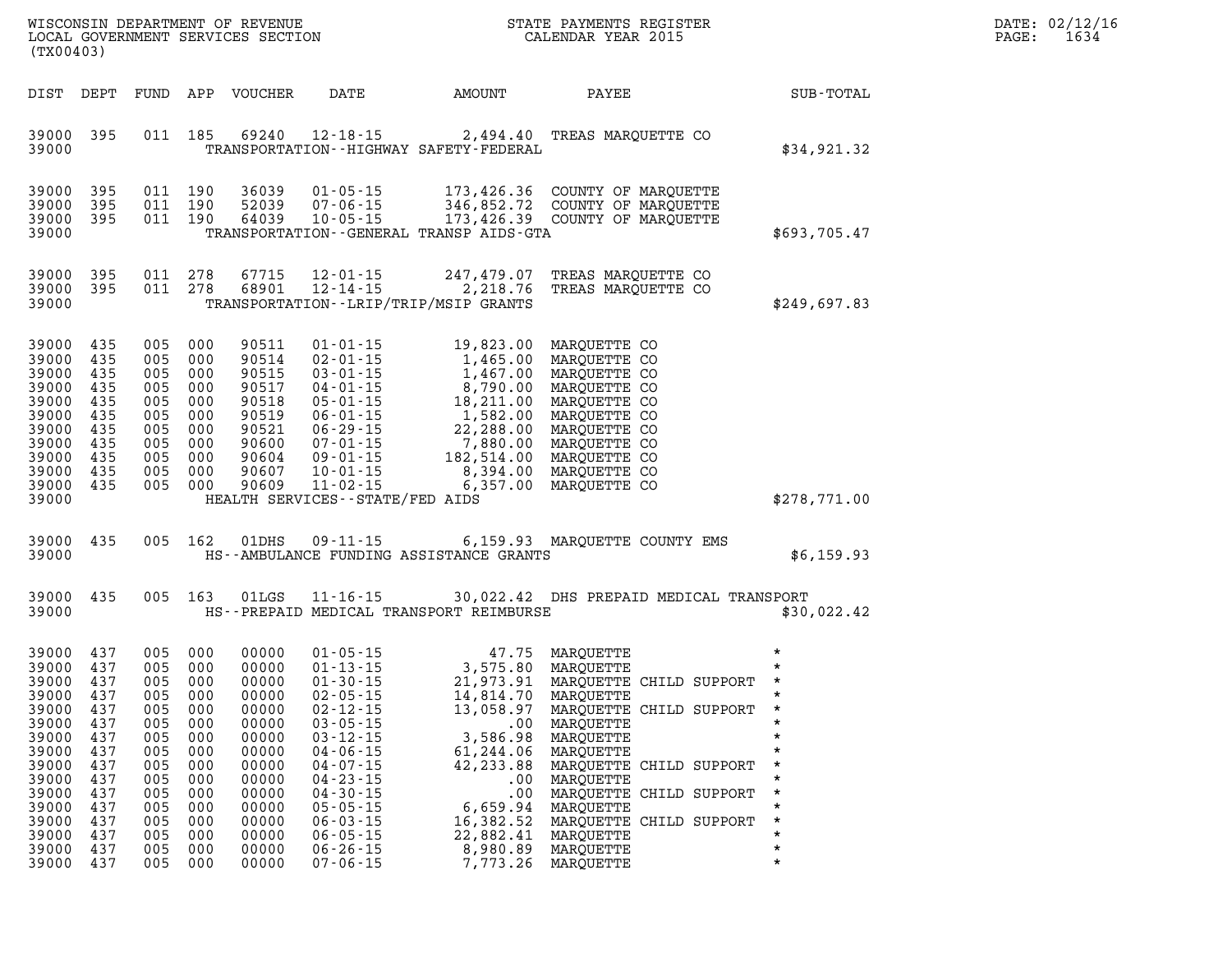| DIST                                                                 | DEPT                                          | FUND                                          | APP                                           | <b>VOUCHER</b>                                              | DATE                                                                                                                       | AMOUNT                                                                                                                         | PAYEE                                                                                                                             | SUB-TOTAL                                                                                 |
|----------------------------------------------------------------------|-----------------------------------------------|-----------------------------------------------|-----------------------------------------------|-------------------------------------------------------------|----------------------------------------------------------------------------------------------------------------------------|--------------------------------------------------------------------------------------------------------------------------------|-----------------------------------------------------------------------------------------------------------------------------------|-------------------------------------------------------------------------------------------|
| 39000<br>39000<br>39000<br>39000<br>39000<br>39000<br>39000<br>39000 | 437<br>437<br>437<br>437<br>437<br>437<br>437 | 005<br>005<br>005<br>005<br>005<br>005<br>005 | 000<br>000<br>000<br>000<br>000<br>000<br>000 | 00000<br>00000<br>00000<br>00000<br>00000<br>00000<br>00000 | $07 - 30 - 15$<br>$08 - 07 - 15$<br>$08 - 14 - 15$<br>$08 - 21 - 15$<br>$09 - 08 - 15$<br>$09 - 14 - 15$<br>$10 - 05 - 15$ | 33,461.68<br>17,515.21<br>11,347.18<br>188.00<br>7,687.14<br>150,953.00<br>5,347.82<br>CHILDREN & FAMILIES--STATE/FEDERAL AIDS | MAROUETTE CHILD SUPPORT<br>MARQUETTE CHILD SUPPORT<br>MAROUETTE<br>MARQUETTE CHILD SUPPORT<br>MARQUETTE<br>MARQUETTE<br>MAROUETTE | $\star$<br>$\star$<br>$\star$<br>$\star$<br>$\star$<br>$\star$<br>$\star$<br>\$449,715.10 |
| 39000<br>39000<br>39000                                              | 455<br>455                                    | 002<br>002                                    | 202<br>202                                    | 06133<br>06134                                              | $05 - 14 - 15$<br>$05 - 14 - 15$                                                                                           | 544.61<br>592.82<br>JUSTICE--LAW ENFORCEMENT TRAINING REIMB                                                                    | TREAS MARQUETTE CO<br>TREAS MAROUETTE CO                                                                                          | \$1,137.43                                                                                |
| 39000<br>39000                                                       | 455                                           | 002                                           | 221                                           | 14                                                          | $07 - 21 - 15$                                                                                                             | 370.00<br>JUSTICE--LAW ENFORCEMENT SERVICES AID                                                                                | TREAS MARQUETTE CO                                                                                                                | \$370.00                                                                                  |
| 39000<br>39000<br>39000<br>39000                                     | 455<br>455<br>455                             | 002<br>002<br>002                             | 231<br>231<br>231                             | 06133<br>06134<br>15                                        | $05 - 14 - 15$<br>$05 - 14 - 15$<br>$04 - 13 - 15$                                                                         | 401.21<br>1,897.34<br>6,560.00<br>JUSTICE--LAW ENFORCEMENT TRAINING                                                            | TREAS MAROUETTE CO<br>TREAS MARQUETTE CO<br>TREAS MARQUETTE CO                                                                    | \$8,858.55                                                                                |
| 39000<br>39000<br>39000<br>39000                                     | 455<br>455<br>455                             | 002<br>002<br>002                             | 271<br>271<br>271                             | 00496<br>04519<br>05715                                     | $08 - 14 - 15$<br>$02 - 20 - 15$<br>$04 - 21 - 15$                                                                         | 16,851.27<br>18,896.19<br>15,043.79<br>JUSTICE - TREATMENT ALT/DIVERSION GRANT                                                 | TREAS MAROUETTE CNTY<br>TREAS MARQUETTE CNTY<br>TREAS MARQUETTE CNTY                                                              | \$50,791.25                                                                               |
| 39000<br>39000<br>39000                                              | 455<br>455                                    | 002<br>002                                    | 532<br>532                                    | 04<br>12                                                    | $03 - 09 - 15$<br>$07 - 27 - 15$                                                                                           | 17,056.56<br>16,341.82<br>JUSTICE--VICTIM/WITNESS ASSISTANCE SERV                                                              | TREAS MARQUETTE CNTY<br>TREAS MAROUETTE CNTY                                                                                      | \$33,398.38                                                                               |
| 39000<br>39000<br>39000                                              | 455<br>455                                    | 002<br>002                                    | 543<br>543                                    | 04888<br>05979                                              | $03 - 06 - 15$<br>$05 - 06 - 15$                                                                                           | 9,980.27<br>1,250.11<br>JUSTICE--CHILD ABUSE PROGRAM GRANTS                                                                    | TREAS MAROUETTE CNTY<br>TREAS MARQUETTE CNTY                                                                                      | \$11, 230.38                                                                              |
| 39000<br>39000                                                       | 465                                           | 002                                           | 337                                           | 01356                                                       | $06 - 24 - 15$                                                                                                             | 2,782.50<br>MILITARY AFFAIRS-EMERGENCY MGMT PLANNING                                                                           | TREAS MAROUETTE CNTY                                                                                                              | \$2,782.50                                                                                |
| 39000<br>39000<br>39000<br>39000                                     | 465<br>465<br>465                             | 002<br>002<br>002                             | 342<br>342<br>342                             | 00026<br>00920<br>01427                                     | $08 - 13 - 15$<br>$01 - 15 - 15$<br>$06 - 25 - 15$                                                                         | 8,566.00<br>12,707.98<br>12,715.27<br>MILITARY AFFAIRS-EMERGENCY MGMT-FED FUND                                                 | TREAS MARQUETTE CNTY<br>TREAS MAROUETTE CNTY<br>TREAS MARQUETTE CNTY                                                              | \$33,989.25                                                                               |
| 39000<br>39000                                                       | 465                                           | 072                                           | 364                                           | 01003                                                       | $01 - 20 - 15$                                                                                                             | 2,747.00<br>MILITARY AFFAIRS-EMER MGMT-PLANNING AID                                                                            | TREAS MAROUETTE CNTY                                                                                                              | \$2,747.00                                                                                |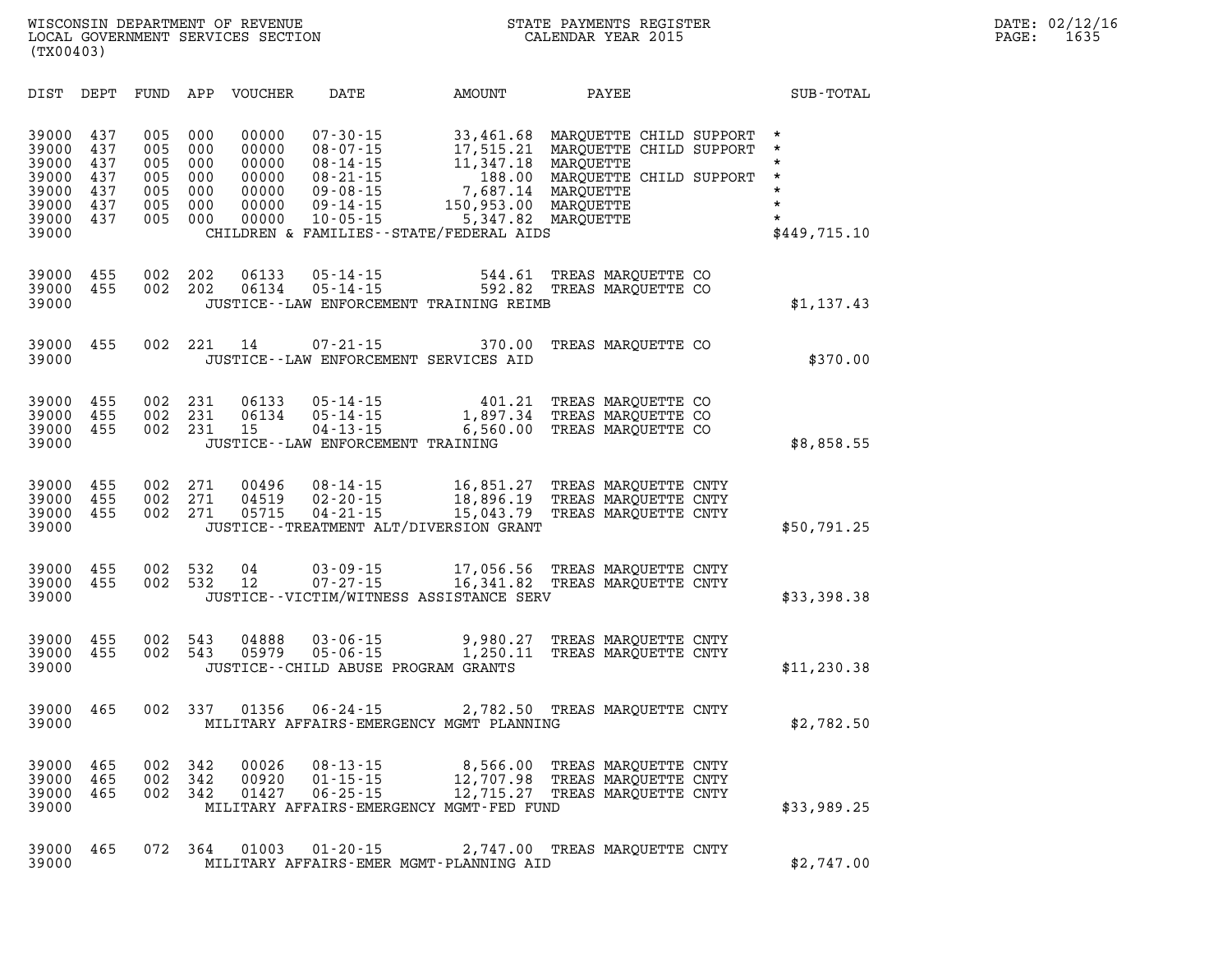| (TX00403)                                                                                                                                                               |                                                                                                                            |                                                                                                                            |                                                                                                                            | LOCAL GOVERNMENT SERVICES SECTION                                                                                                                              |                                                                                                                                                                                                                                                                                                                                                                                                                                                          |                                                |                                                                                                                                                                                                                                                                                                                                                                                                                                                                                                                                        |             | DATE: 02/12/16<br>1636<br>PAGE: |
|-------------------------------------------------------------------------------------------------------------------------------------------------------------------------|----------------------------------------------------------------------------------------------------------------------------|----------------------------------------------------------------------------------------------------------------------------|----------------------------------------------------------------------------------------------------------------------------|----------------------------------------------------------------------------------------------------------------------------------------------------------------|----------------------------------------------------------------------------------------------------------------------------------------------------------------------------------------------------------------------------------------------------------------------------------------------------------------------------------------------------------------------------------------------------------------------------------------------------------|------------------------------------------------|----------------------------------------------------------------------------------------------------------------------------------------------------------------------------------------------------------------------------------------------------------------------------------------------------------------------------------------------------------------------------------------------------------------------------------------------------------------------------------------------------------------------------------------|-------------|---------------------------------|
| DIST DEPT                                                                                                                                                               |                                                                                                                            |                                                                                                                            |                                                                                                                            | FUND APP VOUCHER                                                                                                                                               | DATE                                                                                                                                                                                                                                                                                                                                                                                                                                                     | AMOUNT                                         | PAYEE                                                                                                                                                                                                                                                                                                                                                                                                                                                                                                                                  | SUB-TOTAL   |                                 |
| 39000<br>39000                                                                                                                                                          | 485                                                                                                                        | 002                                                                                                                        | 127                                                                                                                        | 06042                                                                                                                                                          | $06 - 12 - 15$ 850.00<br>VETERANS AFFAIRS GRANTS                                                                                                                                                                                                                                                                                                                                                                                                         |                                                | TREAS MARQUETTE CNTY                                                                                                                                                                                                                                                                                                                                                                                                                                                                                                                   | \$850.00    |                                 |
| 39000<br>39000                                                                                                                                                          | 485                                                                                                                        | 082                                                                                                                        | 267                                                                                                                        | 06042                                                                                                                                                          | 06-12-15<br>VETERANS AFFAIRS -- GRANTS TO COUNTIES                                                                                                                                                                                                                                                                                                                                                                                                       | 3,825.00                                       | TREAS MARQUETTE CNTY                                                                                                                                                                                                                                                                                                                                                                                                                                                                                                                   | \$3,825.00  |                                 |
| 39000<br>39000                                                                                                                                                          | 485                                                                                                                        | 082                                                                                                                        | 280                                                                                                                        | 03001                                                                                                                                                          | $01 - 02 - 15$ 1,629.93<br>VETERANS AFFAIRS - - GRANTS                                                                                                                                                                                                                                                                                                                                                                                                   |                                                | TREAS MARQUETTE CNTY                                                                                                                                                                                                                                                                                                                                                                                                                                                                                                                   | \$1,629.93  |                                 |
| 39000<br>39000                                                                                                                                                          | 485                                                                                                                        | 083                                                                                                                        | 370                                                                                                                        | 06042                                                                                                                                                          | 06-12-15<br>VETERANS AFFAIRS -- GRANTS TO COUNTIES                                                                                                                                                                                                                                                                                                                                                                                                       | 3,825.00                                       | TREAS MARQUETTE CNTY                                                                                                                                                                                                                                                                                                                                                                                                                                                                                                                   | \$3,825.00  |                                 |
| 39000<br>39000<br>39000<br>39000<br>39000<br>39000<br>39000<br>39000<br>39000<br>39000 505<br>39000                                                                     | 505<br>505<br>505<br>505<br>505<br>505<br>505<br>505<br>505                                                                | 002<br>002 155<br>002<br>002<br>002<br>002<br>002<br>002<br>002<br>002 155                                                 | 155<br>155<br>155<br>155<br>155<br>155<br>155<br>155                                                                       | 60077<br>60150<br>60544<br>60544<br>60642<br>60642<br>60762<br>60762<br>60799<br>60799                                                                         | 08-26-15<br>09-24-15<br>02-25-15<br>02-25-15<br>02-25-15<br>04-08-15<br>04-08-15<br>05-22-15<br>05-22-15<br>06-09-15<br>06-09-15<br>06-09-15<br>06-09-15<br>06-09-15<br>06-09-15<br>06-09-15<br>06-09-15<br>06-09-15<br>06-09-15<br>06-09-15<br>06-09-15<br>06-09-15<br>06<br>DOA-HOUSING ASSISTANCE-FEDERAL FUNDS                                                                                                                                       |                                                | TREAS MARQUETTE CNTY SOCI<br>TREAS MARQUETTE CNTY SOCI<br>TREAS MARQUETTE CNTY SOCI<br>TREAS MARQUETTE CNTY SOCI<br>TREAS MARQUETTE CNTY SOCI<br>TREAS MARQUETTE CNTY SOCI<br>TREAS MARQUETTE CNTY SOCI<br>TREAS MARQUETTE CNTY SOCI<br>TREAS MARQUETTE CNTY SOCI<br>TREAS MARQUETTE CNTY SOCI                                                                                                                                                                                                                                         | \$27,781.92 |                                 |
| 39000<br>39000<br>39000<br>39000<br>39000<br>39000<br>39000<br>39000<br>39000<br>39000<br>39000<br>39000<br>39000<br>39000<br>39000<br>39000<br>39000<br>39000<br>39000 | 505<br>505<br>505<br>505<br>505<br>505<br>505<br>505<br>505<br>505<br>505<br>505<br>505<br>505<br>505<br>505<br>505<br>505 | 035<br>035<br>035<br>035<br>035<br>035<br>035<br>035<br>035<br>035<br>035<br>035<br>035<br>035<br>035<br>035<br>035<br>035 | 371<br>371<br>371<br>371<br>371<br>371<br>371<br>371<br>371<br>371<br>371<br>371<br>371<br>371<br>371<br>371<br>371<br>371 | 60077<br>60077<br>60077<br>60150<br>60150<br>60150<br>60544<br>60544<br>60544<br>60642<br>60642<br>60642<br>60762<br>60762<br>60762<br>60799<br>60799<br>60799 | $\begin{array}{cccc} . & 15 & 1 \\ 0.8 & -26 & -15 & 1 \\ 0.8 & -26 & -15 & 1 \\ 0.9 & -24 & -15 & 23 \\ 0.9 & -24 & -15 & 41 \\ 0.9 & -24 & -15 & 41 \\ 0.9 & -24 & -15 & 2 \\ 0.9 & -24 & -15 & 2 \\ 0.9 & -25 & -15 & 2 \\ 0.9 & -15 & 1 \\ 0.9 & -15 & 1 \\ 0.9 & -15 & 1 \\ 0.9 & -15 & 1 \\ 0.9 & 0.9 & 2 \\ 0.9 & 0.9 & 0$<br>$05 - 22 - 15$<br>$05 - 22 - 15$<br>$06 - 09 - 15$<br>$06 - 09 - 15$<br>$06 - 09 - 15$<br>DOA--PUBLIC BENEFITS FUND | 457.72<br>576.19<br>737.56<br>980.72<br>697.80 | TREAS MARQUETTE CNTY SOCI<br>TREAS MARQUETTE CNTY SOCI<br>TREAS MARQUETTE CNTY SOCI<br>TREAS MARQUETTE CNTY SOCI<br>TREAS MARQUETTE CNTY SOCI<br>TREAS MARQUETTE CNTY SOCI<br>TREAS MARQUETTE CNTY SOCI<br>TREAS MARQUETTE CNTY SOCI<br>TREAS MARQUETTE CNTY SOCI<br>TREAS MARQUETTE CNTY SOCI<br>TREAS MARQUETTE CNTY SOCI<br>TREAS MARQUETTE CNTY SOCI<br>TREAS MARQUETTE CNTY SOCI<br>TREAS MARQUETTE CNTY SOCI<br>TREAS MARQUETTE CNTY SOCI<br>TREAS MARQUETTE CNTY SOCI<br>TREAS MARQUETTE CNTY SOCI<br>TREAS MARQUETTE CNTY SOCI | \$16,493.29 |                                 |
| 39000<br>39000<br>39000                                                                                                                                                 | 505<br>505                                                                                                                 | 089<br>089                                                                                                                 | 166<br>166                                                                                                                 | 04932<br>07565                                                                                                                                                 | $01 - 21 - 15$<br>$04 - 22 - 15$<br>DOA--LAND INFORMATION FUND                                                                                                                                                                                                                                                                                                                                                                                           | 1,000.00<br>74,760.00                          | TREAS MARQUETTE CO<br>TREAS MARQUETTE CO                                                                                                                                                                                                                                                                                                                                                                                                                                                                                               | \$75,760.00 |                                 |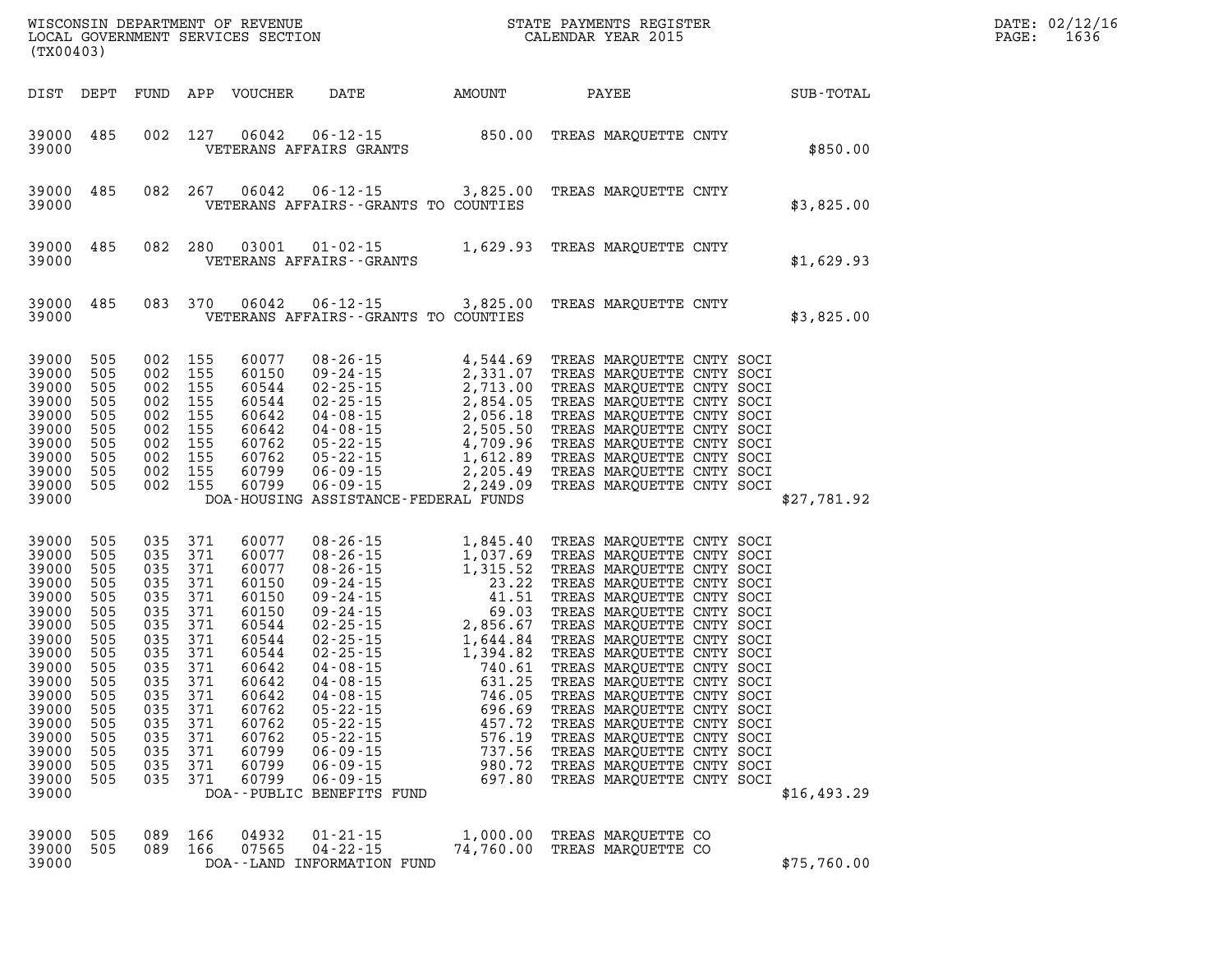| (TX00403)               |            |            |            | WISCONSIN DEPARTMENT OF REVENUE<br>LOCAL GOVERNMENT SERVICES SECTION |                                               |                                                                                                                                    | STATE PAYMENTS REGISTER<br>CALENDAR YEAR 2015 |                | DATE: 02/12/1<br>PAGE:<br>1637 |
|-------------------------|------------|------------|------------|----------------------------------------------------------------------|-----------------------------------------------|------------------------------------------------------------------------------------------------------------------------------------|-----------------------------------------------|----------------|--------------------------------|
| DIST                    | DEPT       | FUND       | APP        | VOUCHER                                                              | DATE                                          | AMOUNT                                                                                                                             | PAYEE                                         | SUB-TOTAL      |                                |
| 39000<br>39000          | 835        | 002        | 105        | 43939                                                                | 07-27-15<br>REVENUE - - STATE SHARED REVENUES |                                                                                                                                    | 11,789.85 TREAS MAROUETTE CNTY                | \$11,789.85    |                                |
| 39000 835<br>39000      |            |            | 002 109    | 01039                                                                | 07-27-15<br>REVENUE--EXEMPT COMPUTER AID      | 23,407.00 TREAS MAROUETTE CNTY                                                                                                     |                                               | \$23,407.00    |                                |
| 39000<br>39000<br>39000 | 835<br>835 | 002<br>002 | 302<br>302 | 10058<br>11058                                                       |                                               | 07-27-15 2,138,670.23 TREAS MARQUETTE CNTY<br>07-27-15 616,507.43 TREAS MARQUETTE CNTY<br>REVENUE-FIRST DOLLAR/SCHOOL LEVY CREDITS |                                               | \$2,755,177.66 |                                |
| 39000 835<br>39000      |            | 021        | 363        | 37197                                                                | $03 - 23 - 15$<br>REVENUE--LOTTERY CREDIT -   |                                                                                                                                    | 457,973.24 TREAS MAROUETTE CNTY               | \$457,973.24   |                                |
| 39000                   |            |            |            |                                                                      | DISTRICT TOTAL APPROPRIATIONS                 |                                                                                                                                    |                                               | \$5,641,388.59 |                                |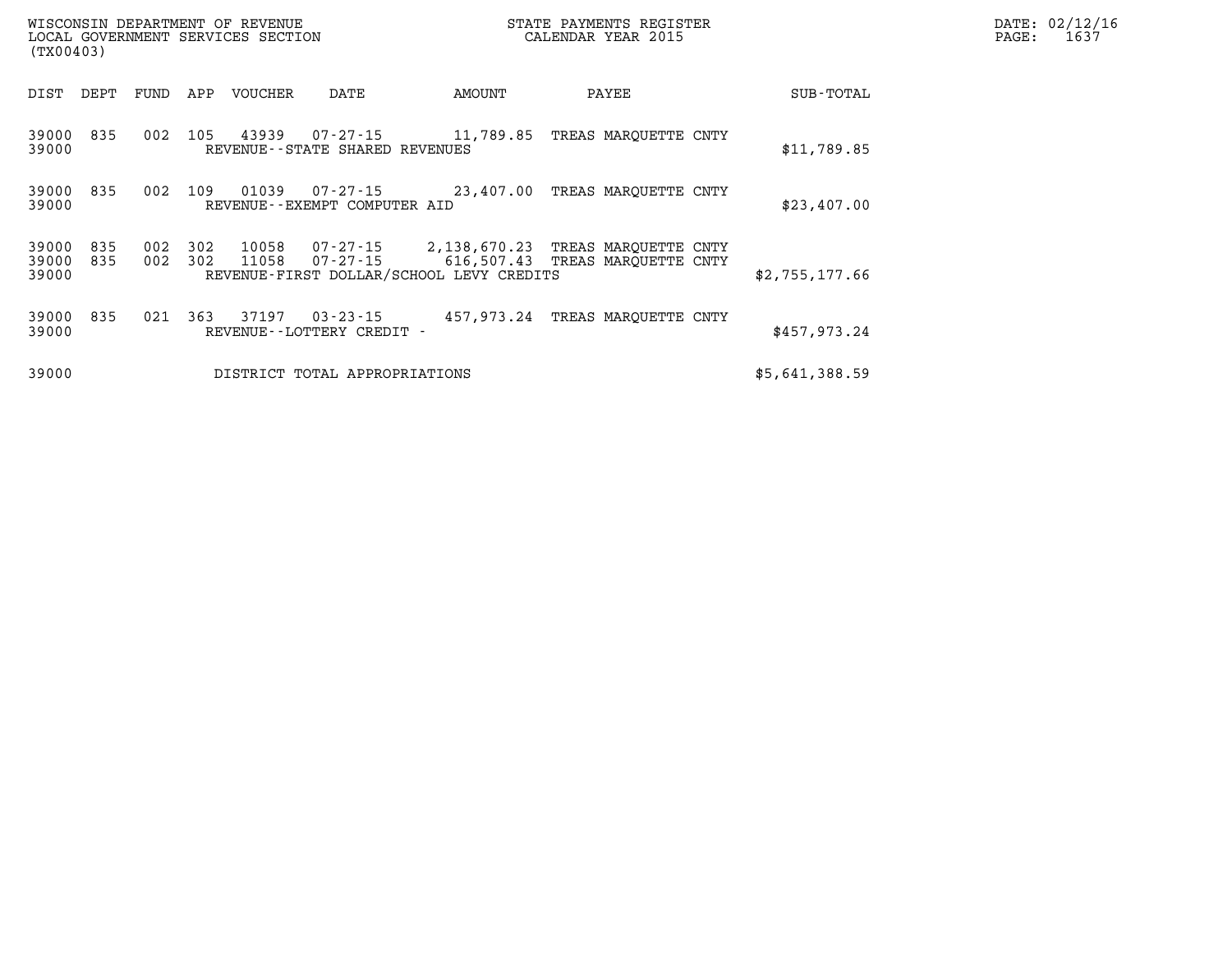| DATE: | 02/12/16 |
|-------|----------|
| PAGE: | 1638     |

| (TX00403)                                             |       |                               |                         |                                   |                                                                                                                                                                                                                                                                                                                                                                                             |                           |              | DATE: 02/12/1<br>PAGE:<br>1638 |
|-------------------------------------------------------|-------|-------------------------------|-------------------------|-----------------------------------|---------------------------------------------------------------------------------------------------------------------------------------------------------------------------------------------------------------------------------------------------------------------------------------------------------------------------------------------------------------------------------------------|---------------------------|--------------|--------------------------------|
|                                                       |       |                               |                         |                                   | DIST DEPT FUND APP VOUCHER DATE AMOUNT PAYEE                                                                                                                                                                                                                                                                                                                                                |                           | SUB-TOTAL    |                                |
| 39002 165<br>39002                                    |       |                               |                         |                                   | 002 225 00984 06-25-15 3,243.04 TREAS TN BUFFALO<br>SAFETY/PROF SERV--FIRE INSURANCE DUES                                                                                                                                                                                                                                                                                                   |                           | \$3,243.04   |                                |
| 39002 370<br>39002 370<br>39002                       |       |                               |                         |                                   | 000 001 01DNR 04-09-15 782.52 TREAS TOWN BUFFALO<br>000 001 05DNR 09-28-15 223.08 TREAS TOWN BUFFALO<br>NAT RESOURCES-SEVERANCE/YIELD/WITHDRAWAL                                                                                                                                                                                                                                            |                           | \$1,005.60   |                                |
| 39002 370<br>39002 370                                |       | 002 503<br>002 503            | 17637<br>17637          |                                   | 01-12-15 3,555.13 TREAS TN BUFFALO<br>01-12-15 12,458.24 TREAS TN BUFFALO                                                                                                                                                                                                                                                                                                                   |                           |              |                                |
| 39002 370<br>39002                                    |       | 002 503                       | 20445                   |                                   | 846.09 TOWN SHARE<br>04-03-15 848.49 TREAS TN BUFFALO<br>NAT RESOURCES--AIDS IN LIEU OF TAXES                                                                                                                                                                                                                                                                                               | 846.09 TOWN SHARE         | \$16,861.86  |                                |
| 39002 370<br>39002                                    |       |                               | 012 571 39216           | $06 - 02 - 15$                    | NAT RESOURCES--FOREST CROP/MFL/CO FOREST                                                                                                                                                                                                                                                                                                                                                    | 341.61 TREAS TN BUFFALO   | \$341.61     |                                |
| 39002 370<br>39002 370<br>39002 370<br>39002          |       | 012 579<br>012 579<br>012 579 | 20445<br>20445<br>20445 |                                   | 04-03-15 11.18 TREAS TN BUFFALO<br>04-03-15 801.02 TREAS TN BUFFALO<br>04-03-15 135.84 TREAS TN BUFFALO<br>NAT RESOURCES--AIDS IN LIEU OF TAXES                                                                                                                                                                                                                                             |                           | \$948.04     |                                |
| 39002 395<br>39002<br>39002 395<br>39002 395<br>39002 | - 395 |                               |                         |                                   | $\begin{array}{cccc} 011 & 191 & 38987 & 01\cdot 05\cdot 15 & 28,438.83 & \text{TOWN OF BUFFALO} \\ 011 & 191 & 46987 & 04\cdot 06\cdot 15 & 28,438.83 & \text{TOWN OF BUFFALO} \\ 011 & 191 & 54987 & 07\cdot 06\cdot 15 & 28,438.83 & \text{TOWN OF BUFFALO} \\ 011 & 191 & 66987 & 10\cdot 05\cdot 15 & 28,438.83 & \text{TOWN OF BUFFALO} \$<br>TRANSPORTATION--GENERAL TRANSP AIDS-GTA | 28,438.83 TOWN OF BUFFALO | \$113,755.32 |                                |
| 39002 835<br>39002                                    |       |                               |                         | REVENUE - - STATE SHARED REVENUES | 002 105 43920 07-27-15 1,843.89 TREAS TN BUFFALO                                                                                                                                                                                                                                                                                                                                            |                           | \$1,843.89   |                                |
| 39002 835<br>39002                                    |       |                               |                         | REVENUE--EXEMPT COMPUTER AID      | 002 109 02929 07-27-15 2.00 TREAS TN BUFFALO                                                                                                                                                                                                                                                                                                                                                |                           | \$2.00       |                                |
| 39002<br>39002                                        | 835   |                               |                         | REVENUE--LOTTERY CREDIT -         | 021 363 35762 03-23-15 2,680.34 TREAS TN BUFFALO                                                                                                                                                                                                                                                                                                                                            |                           | \$2,680.34   |                                |
| 39002                                                 |       |                               |                         | DISTRICT TOTAL APPROPRIATIONS     |                                                                                                                                                                                                                                                                                                                                                                                             |                           | \$140,681.70 |                                |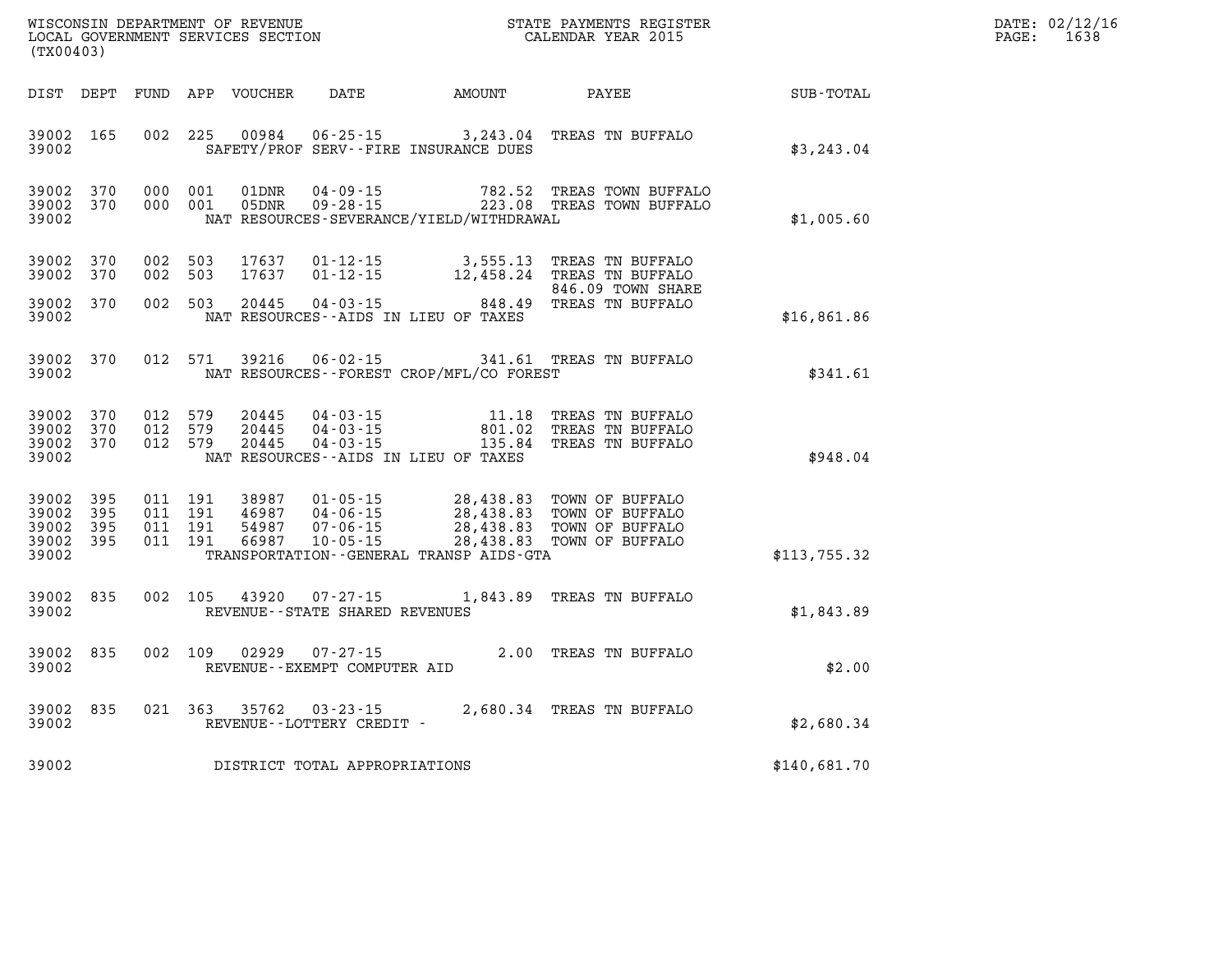| WISCONSIN DEPARTMENT OF REVENUE      | PAYMENTS REGISTER<br>3TATE | DATE: | 02/12/16 |
|--------------------------------------|----------------------------|-------|----------|
| GOVERNMENT SERVICES SECTION<br>LOCAL | CALENDAR YEAR 2015         | PAGE  | 1639     |

| (TX00403)                                             |            |                                          | LOCAL GOVERNMENT SERVICES SECTION |                                                     |                                                            | CALENDAR YEAR 2015                                                                                                                                                                |                  | PAGE: | 1639 |
|-------------------------------------------------------|------------|------------------------------------------|-----------------------------------|-----------------------------------------------------|------------------------------------------------------------|-----------------------------------------------------------------------------------------------------------------------------------------------------------------------------------|------------------|-------|------|
|                                                       |            |                                          |                                   |                                                     | DIST DEPT FUND APP VOUCHER DATE AMOUNT PAYEE               |                                                                                                                                                                                   | <b>SUB-TOTAL</b> |       |      |
| 39004 165<br>39004                                    |            |                                          |                                   |                                                     | SAFETY/PROF SERV--FIRE INSURANCE DUES                      | 002 225 00985 06-25-15 3,209.67 TREAS TN CRYSTAL LAKE                                                                                                                             | \$3,209.67       |       |      |
| 39004 370<br>39004 370<br>39004                       |            | 000 001<br>000 001                       | 01DNR<br>05DNR                    |                                                     | NAT RESOURCES-SEVERANCE/YIELD/WITHDRAWAL                   | 04-09-15 524.61 TREAS TOWN CRYSTAL LAKE<br>09-28-15 1,564.49 TREAS TOWN CRYSTAL LAKE                                                                                              | \$2,089.10       |       |      |
| 39004 370                                             |            | 002 503                                  | 17638                             |                                                     |                                                            | 01-12-15 5,190.37 TREAS TN CRYSTAL LAKE<br>397.99 TOWN SHARE                                                                                                                      |                  |       |      |
| 39004 370<br>39004                                    |            |                                          | 002 503 17638                     |                                                     | $01 - 12 - 15$ 455<br>NAT RESOURCES--AIDS IN LIEU OF TAXES | 455.35 TREAS TN CRYSTAL LAKE                                                                                                                                                      | \$5,645.72       |       |      |
| 39004 370<br>39004                                    |            | 012 571                                  | 39217                             |                                                     | NAT RESOURCES--FOREST CROP/MFL/CO FOREST                   | 06-02-15 586.52 TREAS TN CRYSTAL LAKE                                                                                                                                             | \$586.52         |       |      |
| 39004 370<br>39004<br>39004 370<br>39004 370<br>39004 | 370        | 012 579<br>012 579<br>012 579            | 012 579 20446                     |                                                     | NAT RESOURCES--AIDS IN LIEU OF TAXES                       |                                                                                                                                                                                   | \$2,892.35       |       |      |
| 39004 395<br>39004<br>39004<br>39004 395<br>39004     | 395<br>395 | 011 191<br>011 191<br>011 191<br>011 191 | 66988                             | $10 - 05 - 15$                                      | TRANSPORTATION--GENERAL TRANSP AIDS-GTA                    | 38988 01-05-15 19,355.58 TOWN OF CRYSTAL LAKE<br>46988 04-06-15 19,355.58 TOWN OF CRYSTAL LAKE<br>54988 07-06-15 19,355.58 TOWN OF CRYSTAL LAKE<br>19,355.58 TOWN OF CRYSTAL LAKE | \$77,422.32      |       |      |
| 39004 835<br>39004                                    |            | 002 105                                  |                                   | 43921 07-27-15<br>REVENUE - - STATE SHARED REVENUES |                                                            | 924.04 TREAS TN CRYSTAL LAKE                                                                                                                                                      | \$924.04         |       |      |
| 39004 835<br>39004                                    |            |                                          |                                   | REVENUE--EXEMPT COMPUTER AID                        |                                                            | 002 109 02930 07-27-15 1.00 TREAS TN CRYSTAL LAKE                                                                                                                                 | \$1.00           |       |      |
| 39004 835<br>39004                                    |            | 002 501                                  | 00003                             |                                                     | DOA-PAYMENT FOR MUNICIPAL SERVICES AID                     | 02-02-15 98.82 TREAS TN CRYSTAL LAKE                                                                                                                                              | \$98.82          |       |      |
| 39004                                                 |            |                                          |                                   | DISTRICT TOTAL APPROPRIATIONS                       |                                                            |                                                                                                                                                                                   | \$92,869.54      |       |      |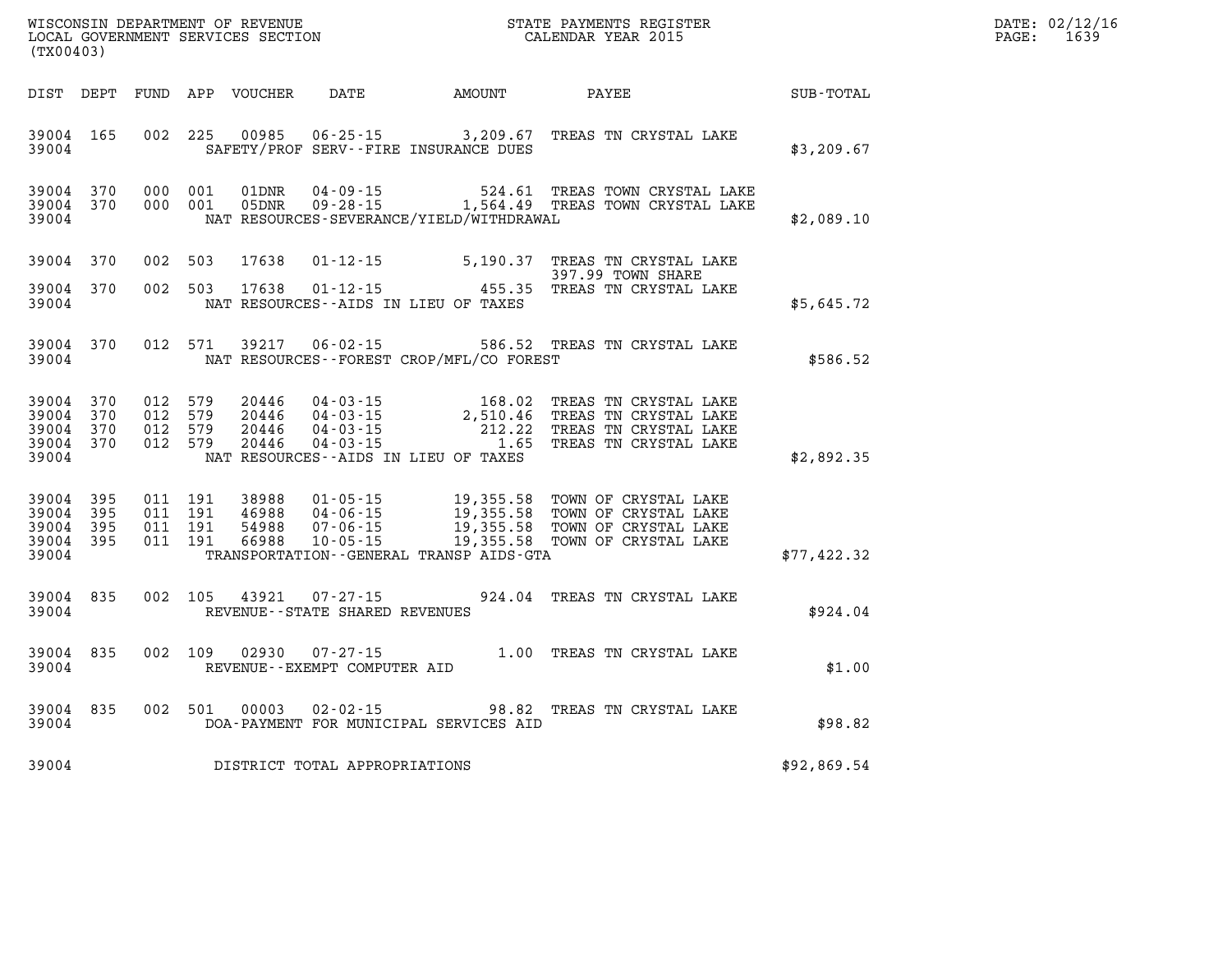| (TX00403)          |            |                    |         | WISCONSIN DEPARTMENT OF REVENUE<br>LOCAL GOVERNMENT SERVICES SECTION |                                |                                             | STATE PAYMENTS REGISTER<br>CALENDAR YEAR 2015 |             | DATE: 02/12/16<br>1640<br>PAGE: |
|--------------------|------------|--------------------|---------|----------------------------------------------------------------------|--------------------------------|---------------------------------------------|-----------------------------------------------|-------------|---------------------------------|
|                    |            |                    |         | DIST DEPT FUND APP VOUCHER                                           | DATE                           | <b>AMOUNT</b>                               | PAYEE                                         | SUB-TOTAL   |                                 |
| 39006 165<br>39006 |            | 002 225            |         |                                                                      |                                | SAFETY/PROF SERV--FIRE INSURANCE DUES       | 00986  06-25-15  2,163.45  TREAS TN DOUGLAS   | \$2,163.45  |                                 |
| 39006 370<br>39006 |            | 012 571            |         |                                                                      |                                | NAT RESOURCES - - FOREST CROP/MFL/CO FOREST |                                               | \$126.87    |                                 |
| 39006<br>39006     | 395<br>395 | 011<br>011 191     | 191     | 38989                                                                | 01-05-15                       |                                             | 15,133.24 TOWN OF DOUGLAS<br>TOWN OF DOUGLAS  |             |                                 |
| 39006<br>39006 395 | 395        | 011 191<br>011 191 |         |                                                                      |                                |                                             |                                               |             |                                 |
| 39006              |            |                    |         |                                                                      |                                | TRANSPORTATION--GENERAL TRANSP AIDS-GTA     |                                               | \$60,532.98 |                                 |
| 39006 835<br>39006 |            | 002                | 105     |                                                                      | REVENUE--STATE SHARED REVENUES |                                             | 43922  07-27-15   1,738.19   TREAS TN DOUGLAS | \$1,738.19  |                                 |
| 39006 835<br>39006 |            |                    | 002 109 |                                                                      | REVENUE--EXEMPT COMPUTER AID   |                                             | 02931  07-27-15  2.00 TREAS TN DOUGLAS        | \$2.00      |                                 |
| 39006              |            |                    |         |                                                                      | DISTRICT TOTAL APPROPRIATIONS  |                                             |                                               | \$64,563.49 |                                 |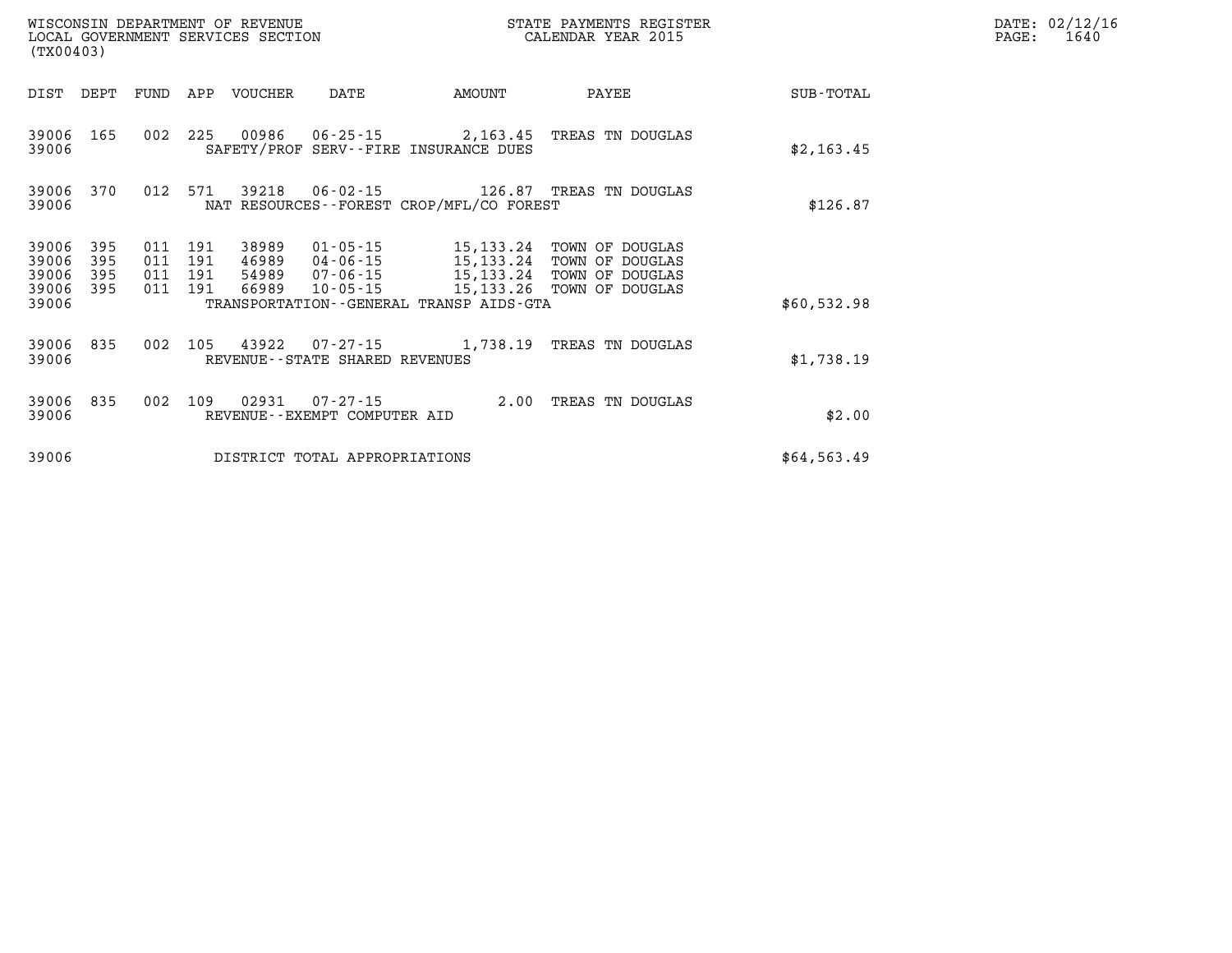| $\texttt{DATE}$ : | 02/12/16 |
|-------------------|----------|
| PAGE:             | 1641     |

| WISCONSIN DEPARTMENT OF REVENUE<br>(TX00403)                                                      | LOCAL GOVERNMENT SERVICES SECTION                                                                                                                                               |                                     | STATE PAYMENTS REGISTER<br>CALENDAR YEAR 2015                                  |                  |
|---------------------------------------------------------------------------------------------------|---------------------------------------------------------------------------------------------------------------------------------------------------------------------------------|-------------------------------------|--------------------------------------------------------------------------------|------------------|
| DIST<br>DEPT<br>FUND                                                                              | APP<br><b>VOUCHER</b><br><b>DATE</b>                                                                                                                                            | AMOUNT                              | PAYEE                                                                          | <b>SUB-TOTAL</b> |
| 165<br>002<br>39008<br>39008                                                                      | 225<br>00987<br>$06 - 25 - 15$ 2,390.96<br>SAFETY/PROF SERV--FIRE INSURANCE DUES                                                                                                |                                     | TREAS TN HARRIS                                                                | \$2,390.96       |
| 370<br>39008<br>000<br>370<br>000<br>39008<br>39008<br>370<br>000<br>39008                        | 001<br>01DNR<br>04-09-15<br>001<br>$06 - 03 - 15$<br>$04$ DNR<br>001<br>05DNR<br>$09 - 28 - 15$<br>NAT RESOURCES-SEVERANCE/YIELD/WITHDRAWAL                                     | 231.43                              | 1,667.39 TREAS TOWN HARRIS<br>308.53 TREAS TOWN HARRIS<br>TREAS TOWN HARRIS    | \$2, 207.35      |
| 012<br>39008<br>370<br>39008                                                                      | 571<br>39219<br>$06 - 02 - 15$<br>NAT RESOURCES - - FOREST CROP/MFL/CO FOREST                                                                                                   |                                     | 421.84 TREAS TN HARRIS                                                         | \$421.84         |
| 39008<br>395<br>011<br>395<br>011<br>39008<br>395<br>39008<br>011<br>395<br>011<br>39008<br>39008 | 191<br>38990<br>$01 - 05 - 15$<br>191<br>$04 - 06 - 15$<br>46990<br>191<br>54990<br>$07 - 06 - 15$<br>191<br>66990<br>$10 - 05 - 15$<br>TRANSPORTATION--GENERAL TRANSP AIDS-GTA | 20,819.91<br>20,819.91<br>20,819.91 | TOWN OF HARRIS<br>TOWN OF HARRIS<br>20,819.91 TOWN OF HARRIS<br>TOWN OF HARRIS | \$83,279.64      |
| 002<br>39008<br>835<br>39008                                                                      | 105<br>43923<br>$07 - 27 - 15$<br>REVENUE - - STATE SHARED REVENUES                                                                                                             | 1,977.00                            | TREAS TN HARRIS                                                                | \$1,977.00       |
| 835<br>002<br>39008<br>39008                                                                      | 109<br>02932<br>$07 - 27 - 15$<br>REVENUE--EXEMPT COMPUTER AID                                                                                                                  | 25.00                               | TREAS TN HARRIS                                                                | \$25.00          |
| 39008                                                                                             | DISTRICT TOTAL APPROPRIATIONS                                                                                                                                                   |                                     |                                                                                | \$90,301.79      |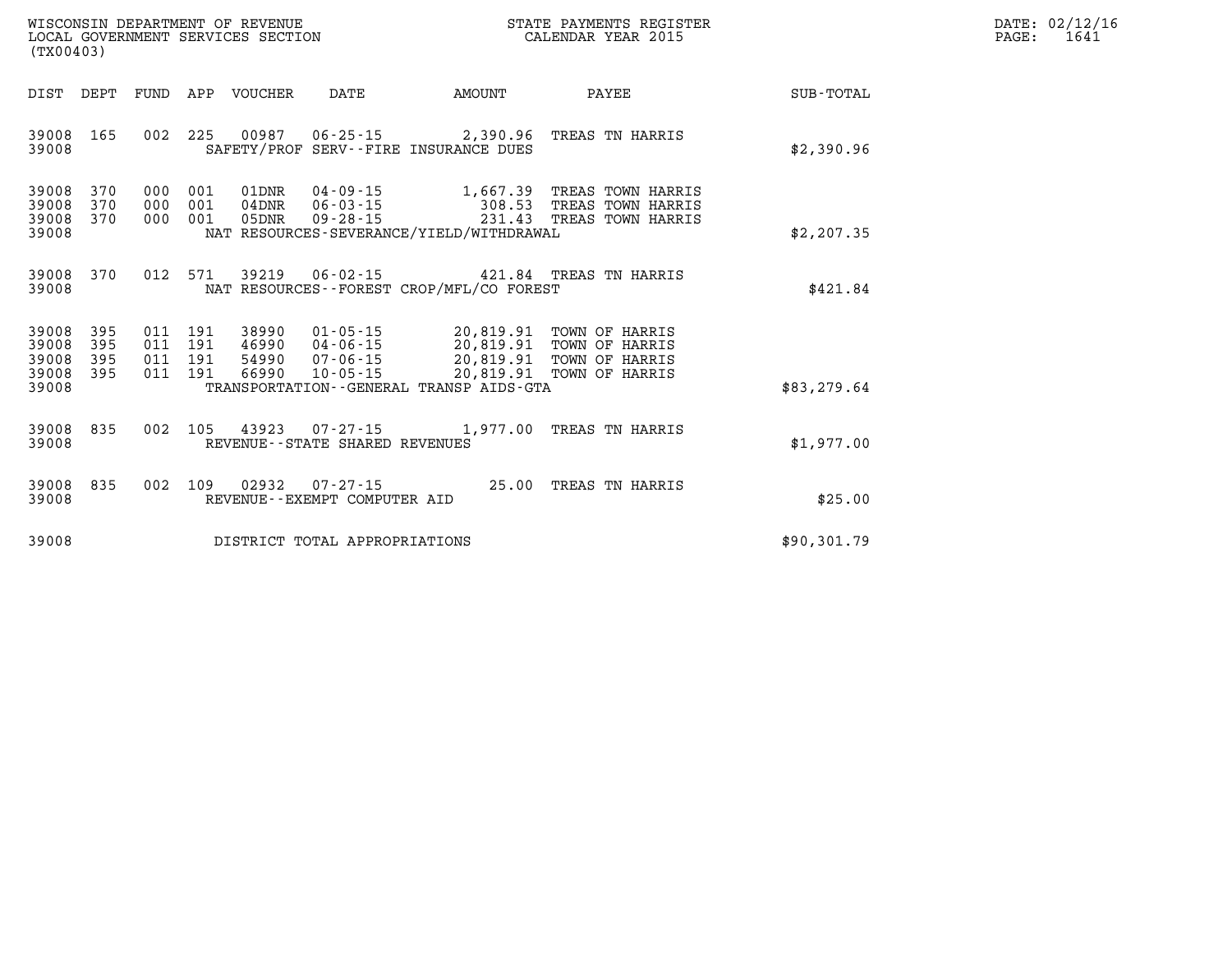| (TX00403)                                    |           |                                          |                                 | WISCONSIN DEPARTMENT OF REVENUE<br>LOCAL GOVERNMENT SERVICES SECTION |                                             | STATE PAYMENTS REGISTER<br>CALENDAR YEAR 2015                                                                                     |             | DATE: 02/12/16<br>$\mathtt{PAGE:}$<br>1642 |
|----------------------------------------------|-----------|------------------------------------------|---------------------------------|----------------------------------------------------------------------|---------------------------------------------|-----------------------------------------------------------------------------------------------------------------------------------|-------------|--------------------------------------------|
|                                              |           |                                          | DIST DEPT FUND APP VOUCHER DATE |                                                                      | AMOUNT                                      | PAYEE                                                                                                                             | SUB-TOTAL   |                                            |
| 39010                                        |           |                                          |                                 |                                                                      | SAFETY/PROF SERV--FIRE INSURANCE DUES       | 39010 165 002 225 00988 06-25-15 3,616.97 TREAS TN MECAN                                                                          | \$3,616.97  |                                            |
| 39010 370<br>39010                           |           |                                          |                                 |                                                                      | NAT RESOURCES-SEVERANCE/YIELD/WITHDRAWAL    | 000 001 05DNR 09-28-15 1,288.10 TREAS TOWN MECAN                                                                                  | \$1,288.10  |                                            |
| 39010                                        | 39010 370 |                                          |                                 | NAT RESOURCES--AIDS IN LIEU OF TAXES                                 |                                             | 002 503 17639 01-12-15 6,543.52 TREAS TN MECAN<br>287.95 TOWN SHARE                                                               | \$6,543.52  |                                            |
| 39010                                        | 39010 370 |                                          |                                 |                                                                      | NAT RESOURCES - - FOREST CROP/MFL/CO FOREST | 012 571 39220 06-02-15 182.44 TREAS TN MECAN                                                                                      | \$182.44    |                                            |
| 39010 395<br>39010<br>39010 395<br>39010 395 | 395       | 011 191<br>011 191<br>011 191<br>011 191 | 66991                           |                                                                      | 10-05-15 20,704.32 TOWN OF MECAN            | 38991  01-05-15  20,704.30 TOWN OF MECAN<br>46991  04-06-15  20,704.30 TOWN OF MECAN<br>54991  07-06-15  20,704.30  TOWN OF MECAN |             |                                            |
| 39010                                        |           |                                          |                                 |                                                                      | TRANSPORTATION--GENERAL TRANSP AIDS-GTA     |                                                                                                                                   | \$82,817.22 |                                            |
| 39010                                        | 39010 835 |                                          |                                 | REVENUE - - STATE SHARED REVENUES                                    |                                             | 002 105 43924 07-27-15 1,152.16 TREAS TN MECAN                                                                                    | \$1,152.16  |                                            |
| 39010                                        | 39010 835 |                                          |                                 | REVENUE--EXEMPT COMPUTER AID                                         |                                             | 002 109 02933 07-27-15 1.00 TREAS TN MECAN                                                                                        | \$1.00      |                                            |
| 39010                                        |           |                                          |                                 | DISTRICT TOTAL APPROPRIATIONS                                        |                                             |                                                                                                                                   | \$95,601.41 |                                            |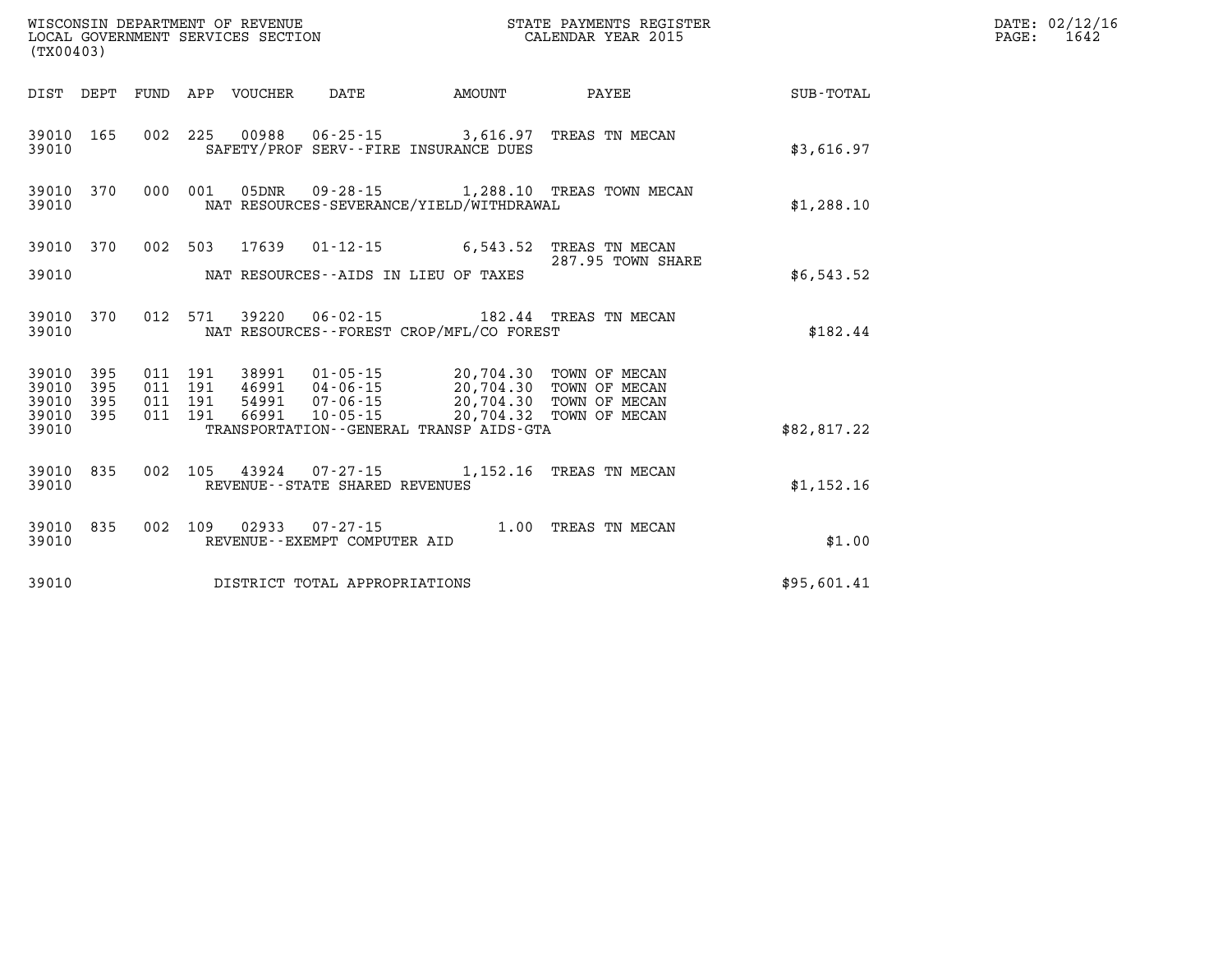| (TX00403)                                                 |     |  |               |                                |                                          | WISCONSIN DEPARTMENT OF REVENUE<br>LOCAL GOVERNMENT SERVICES SECTION<br>CALENDAR YEAR 2015                                                                                                            |             | DATE: 02/12/16<br>PAGE: 1643 |
|-----------------------------------------------------------|-----|--|---------------|--------------------------------|------------------------------------------|-------------------------------------------------------------------------------------------------------------------------------------------------------------------------------------------------------|-------------|------------------------------|
|                                                           |     |  |               |                                |                                          | DIST DEPT FUND APP VOUCHER DATE AMOUNT PAYEE TOTAL                                                                                                                                                    |             |                              |
| 39012 165<br>39012                                        |     |  |               |                                | SAFETY/PROF SERV--FIRE INSURANCE DUES    | 002 225 00989 06-25-15 4,703.83 TREAS TN MONTELLO                                                                                                                                                     | \$4,703.83  |                              |
| 39012 370<br>39012 370<br>39012                           |     |  |               |                                | NAT RESOURCES-SEVERANCE/YIELD/WITHDRAWAL | 000 001 01DNR 04-09-15 142.79 TREAS TOWN MONTELLO<br>000 001 05DNR 09-28-15 488.18 TREAS TOWN MONTELLO                                                                                                | \$630.97    |                              |
| 39012 370<br>39012                                        |     |  |               |                                | NAT RESOURCES--AIDS IN LIEU OF TAXES     | 002 503 17985 01-30-15 1,490.19 TREAS TN MONTELLO<br>67.99 TOWN SHARE<br>67.99 TOWN SHARE                                                                                                             | \$1,490.19  |                              |
| 39012 370<br>39012                                        |     |  |               |                                | NAT RESOURCES--FOREST CROP/MFL/CO FOREST | 012 571 39221 06-02-15 141.25 TREAS TN MONTELLO                                                                                                                                                       | \$141.25    |                              |
| 39012 370<br>39012 370<br>39012 370<br>39012 370<br>39012 |     |  |               |                                | NAT RESOURCES--AIDS IN LIEU OF TAXES     | 012 579 20447 04-03-15 58.24 TREAS TN MONTELLO<br>012 579 20447 04-03-15 18.40 TREAS TN MONTELLO<br>012 579 20447 04-03-15 71.69 TREAS TN MONTELLO<br>012 579 20447 04-03-15 184.00 TREAS TN MONTELLO | \$332.33    |                              |
| 39012 395<br>39012<br>39012 395<br>39012 395<br>39012     | 395 |  |               |                                | TRANSPORTATION--GENERAL TRANSP AIDS-GTA  |                                                                                                                                                                                                       | \$42,366.48 |                              |
| 39012 835<br>39012                                        |     |  | 002 105 43925 | REVENUE--STATE SHARED REVENUES |                                          | 07-27-15 2,505.47 TREAS TN MONTELLO                                                                                                                                                                   | \$2,505.47  |                              |
| 39012 835<br>39012                                        |     |  | 002 109 02934 | REVENUE--EXEMPT COMPUTER AID   |                                          | 07-27-15 6.00 TREAS TN MONTELLO                                                                                                                                                                       | \$6.00      |                              |
| 39012                                                     |     |  |               | DISTRICT TOTAL APPROPRIATIONS  |                                          |                                                                                                                                                                                                       | \$52,176.52 |                              |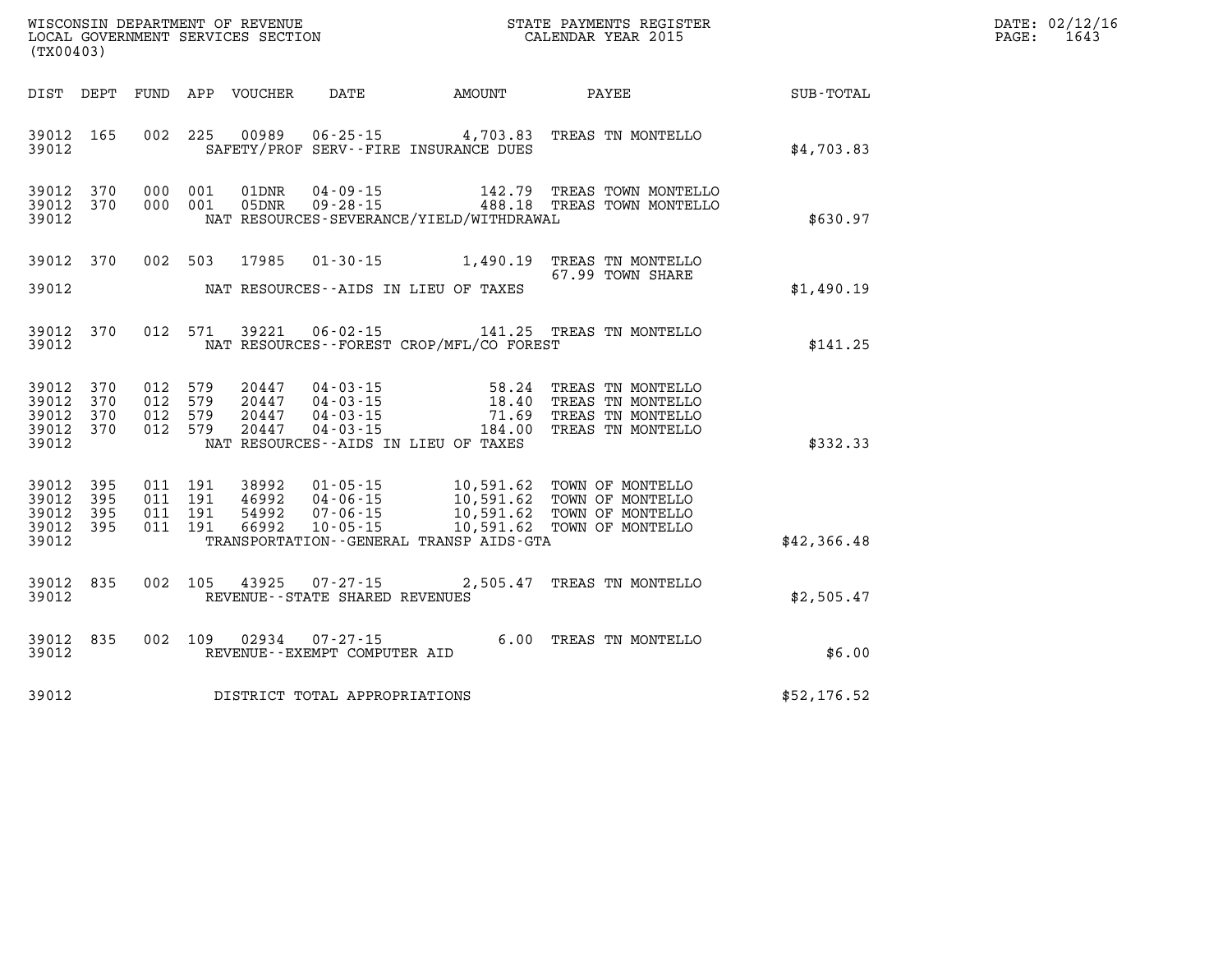| (TX00403)               |                   |                   |                   | WISCONSIN DEPARTMENT OF REVENUE<br>LOCAL GOVERNMENT SERVICES SECTION |                                                     |                                                                  | STATE PAYMENTS REGISTER<br>CALENDAR YEAR 2015                  |                  |
|-------------------------|-------------------|-------------------|-------------------|----------------------------------------------------------------------|-----------------------------------------------------|------------------------------------------------------------------|----------------------------------------------------------------|------------------|
| DIST                    | DEPT              | FUND              | APP               | VOUCHER                                                              | DATE                                                | AMOUNT                                                           | PAYEE                                                          | <b>SUB-TOTAL</b> |
| 39014<br>39014          | 165               | 002               | 225               |                                                                      |                                                     | 00990 06-25-15 1,403.57<br>SAFETY/PROF SERV--FIRE INSURANCE DUES | TREAS TN MOUNDVILLE                                            | \$1,403.57       |
| 39014<br>39014          | 370               | 000               | 001               | 05DNR                                                                |                                                     | NAT RESOURCES-SEVERANCE/YIELD/WITHDRAWAL                         | 09-28-15 368.35 TREAS TOWN MOUND VIEW                          | \$368.35         |
| 39014<br>39014          | 370               | 012               | 571               | 39222                                                                |                                                     | NAT RESOURCES - - FOREST CROP/MFL/CO FOREST                      | 06-02-15 145.72 TREAS TN MOUNDVILLE                            | \$145.72         |
| 39014<br>39014<br>39014 | 395<br>395<br>395 | 011<br>011<br>011 | 191<br>191<br>191 | 38993<br>46993<br>54993                                              | 01-05-15<br>04-06-15<br>07-06-15                    | 9,279.23<br>9,279.23<br>9,279.23                                 | TOWN OF MOUNDVILLE<br>TOWN OF MOUNDVILLE<br>TOWN OF MOUNDVILLE |                  |
| 39014<br>39014          | 395               | 011               | 191               | 66993                                                                | $10 - 05 - 15$                                      | 9,279.26<br>TRANSPORTATION - - GENERAL TRANSP AIDS - GTA         | TOWN OF MOUNDVILLE                                             | \$37,116.95      |
| 39014<br>39014          | 835               | 002               | 105               | 43926                                                                | $07 - 27 - 15$<br>REVENUE - - STATE SHARED REVENUES | 3,209.51                                                         | TREAS TN MOUNDVILLE                                            | \$3,209.51       |
| 39014<br>39014          | 835               | 002               | 109               | 02935                                                                | $07 - 27 - 15$<br>REVENUE--EXEMPT COMPUTER AID      | 1.00                                                             | TREAS TN MOUNDVILLE                                            | \$1.00           |
| 39014                   |                   |                   |                   |                                                                      | DISTRICT TOTAL APPROPRIATIONS                       |                                                                  |                                                                | \$42, 245.10     |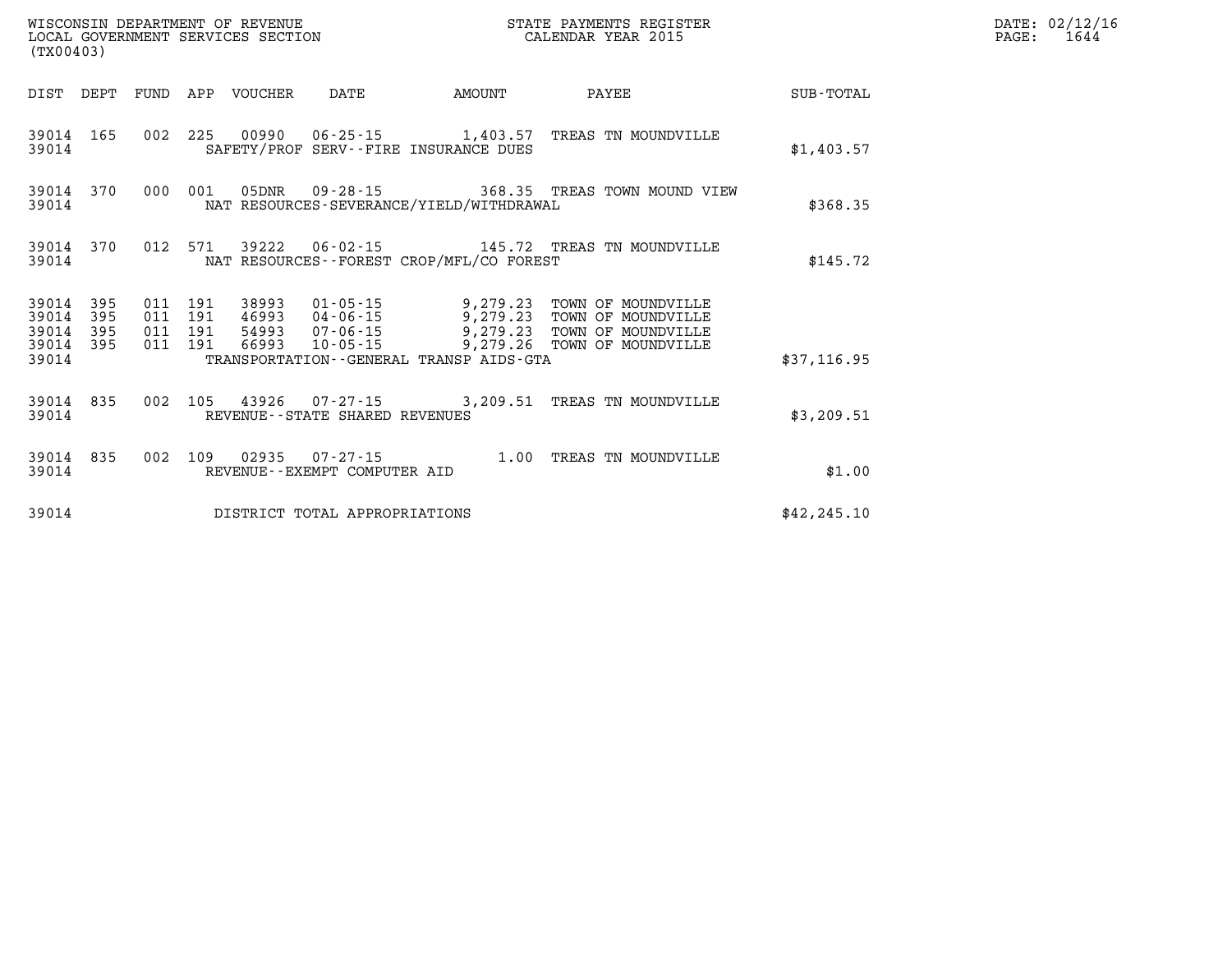| (TX00403)                                 |                          |                          |                          | WISCONSIN DEPARTMENT OF REVENUE<br>LOCAL GOVERNMENT SERVICES SECTION |                                                                            |                                                                                                  | STATE PAYMENTS REGISTER<br>CALENDAR YEAR 2015                                |                  |
|-------------------------------------------|--------------------------|--------------------------|--------------------------|----------------------------------------------------------------------|----------------------------------------------------------------------------|--------------------------------------------------------------------------------------------------|------------------------------------------------------------------------------|------------------|
| DIST                                      | DEPT                     | FUND                     | APP                      | VOUCHER                                                              | DATE                                                                       | AMOUNT                                                                                           | PAYEE                                                                        | <b>SUB-TOTAL</b> |
| 39016<br>39016                            | 165                      | 002                      | 225                      |                                                                      | 00991 06-25-15                                                             | 2,617.14<br>SAFETY/PROF SERV--FIRE INSURANCE DUES                                                | TREAS TN NESHKORO                                                            | \$2,617.14       |
| 39016<br>39016                            | 370                      | 000                      | 001                      | 05DNR                                                                |                                                                            | NAT RESOURCES-SEVERANCE/YIELD/WITHDRAWAL                                                         | 09-28-15 173.88 TREAS TOWN NESHKORO                                          | \$173.88         |
| 39016                                     | 370                      | 002                      | 503                      | 17986                                                                | $01 - 30 - 15$                                                             | 15,831.68                                                                                        | TREAS TN NESHKORO<br>1168.06 TOWN SHARE                                      |                  |
| 39016                                     |                          |                          |                          |                                                                      | NAT RESOURCES--AIDS IN LIEU OF TAXES                                       |                                                                                                  |                                                                              | \$15,831.68      |
| 39016<br>39016                            | 370                      | 012                      | 571                      | 39223                                                                |                                                                            | NAT RESOURCES - - FOREST CROP/MFL/CO FOREST                                                      | 06-02-15 192.12 TREAS TN NESHKORO                                            | \$192.12         |
| 39016<br>39016<br>39016                   | 370<br>370               | 012<br>012               | 579<br>579               | 20448<br>20448                                                       | $04 - 03 - 15$<br>$04 - 03 - 15$<br>NAT RESOURCES -- AIDS IN LIEU OF TAXES | 10.78<br>143.81                                                                                  | TREAS TN NESHKORO<br>TREAS TN NESHKORO                                       | \$154.59         |
| 39016<br>39016<br>39016<br>39016<br>39016 | 395<br>395<br>395<br>395 | 011<br>011<br>011<br>011 | 191<br>191<br>191<br>191 | 38994<br>46994<br>54994<br>66994                                     | $01 - 05 - 15$<br>$04 - 06 - 15$<br>07-06-15<br>$10 - 05 - 15$             | 14,153.35<br>14, 153. 35<br>14, 153.35<br>14, 153. 37<br>TRANSPORTATION--GENERAL TRANSP AIDS-GTA | TOWN OF NESHKORO<br>TOWN OF NESHKORO<br>TOWN OF NESHKORO<br>TOWN OF NESHKORO | \$56,613.42      |
|                                           |                          |                          |                          |                                                                      |                                                                            |                                                                                                  |                                                                              |                  |
| 39016<br>39016                            | 835                      | 002                      | 105                      | 43927                                                                | $07 - 27 - 15$<br>REVENUE - - STATE SHARED REVENUES                        |                                                                                                  | 1,294.54 TREAS TN NESHKORO                                                   | \$1,294.54       |
| 39016                                     |                          |                          |                          |                                                                      | DISTRICT TOTAL APPROPRIATIONS                                              |                                                                                                  |                                                                              | \$76,877.37      |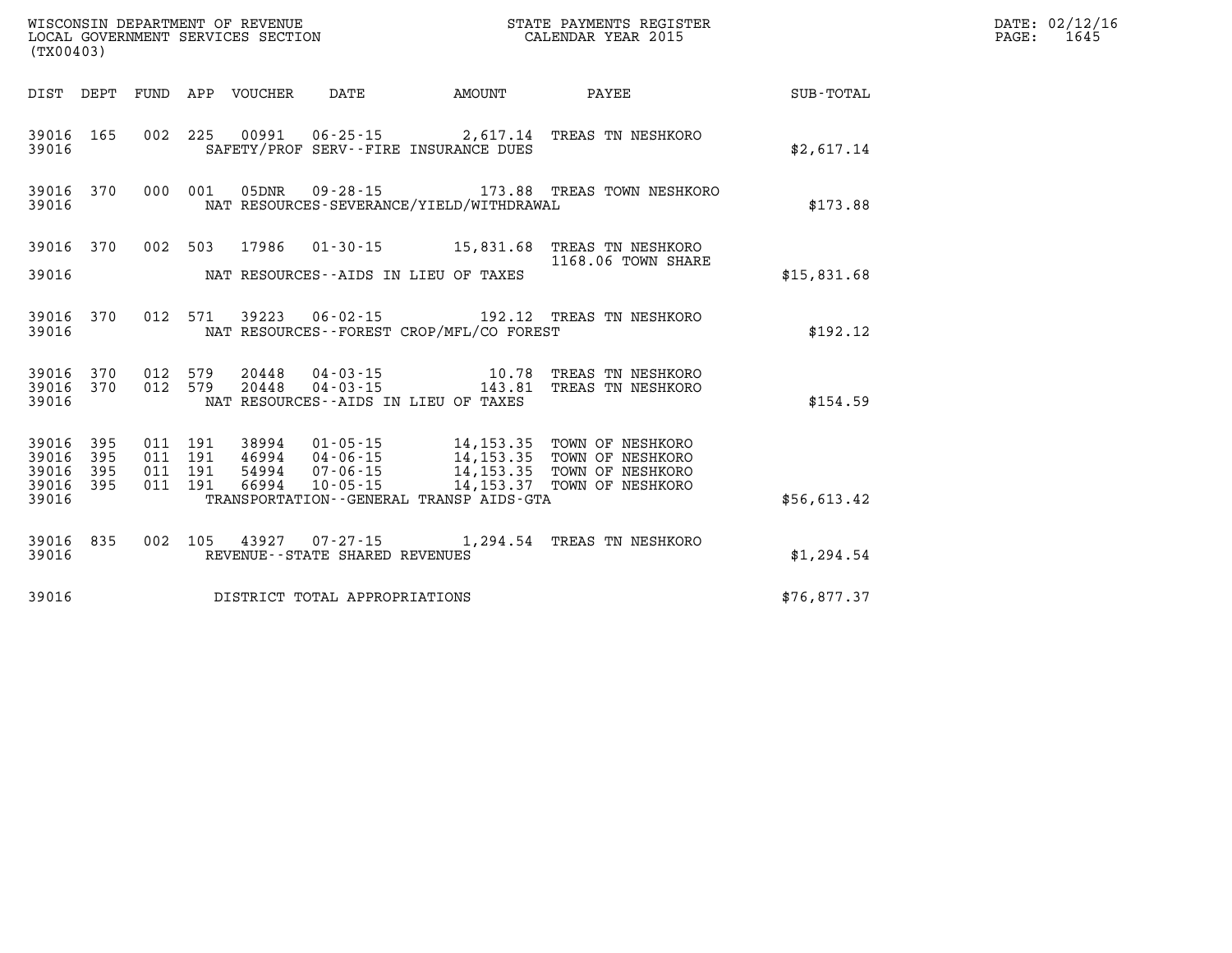| (TX00403)                                 |                          |                                          |                                 |                                |                                          |                                                                                                                                               | DATE: 02/12/16<br>$\mathtt{PAGE:}$<br>1646 |  |
|-------------------------------------------|--------------------------|------------------------------------------|---------------------------------|--------------------------------|------------------------------------------|-----------------------------------------------------------------------------------------------------------------------------------------------|--------------------------------------------|--|
|                                           |                          |                                          | DIST DEPT FUND APP VOUCHER DATE |                                |                                          |                                                                                                                                               | AMOUNT PAYEE SUB-TOTAL                     |  |
| 39018                                     | 39018 165                |                                          |                                 |                                | SAFETY/PROF SERV--FIRE INSURANCE DUES    | 002 225 00992 06-25-15 1,856.92 TREAS TN NEWTON                                                                                               | \$1,856.92                                 |  |
| 39018                                     |                          |                                          |                                 |                                | NAT RESOURCES--AIDS IN LIEU OF TAXES     | 39018 370 002 503 17640 01-12-15 12,456.07 TREAS TN NEWTON<br>1435.22 TOWN SHARE                                                              | \$12,456.07                                |  |
| 39018                                     |                          |                                          |                                 |                                | NAT RESOURCES--FOREST CROP/MFL/CO FOREST | 39018 370 012 571 39224 06-02-15 413.60 TREAS TN NEWTON                                                                                       | \$413.60                                   |  |
| 39018                                     |                          |                                          |                                 |                                | NAT RESOURCES--AIDS IN LIEU OF TAXES     | $39018$ $370$ $012$ $579$ $20449$ $04-03-15$ $515.60$ TREAS TN NEWTON $39018$ $370$ $012$ $579$ $20449$ $04-03-15$ $1,320.50$ TREAS TN NEWTON | \$1,836.10                                 |  |
| 39018<br>39018<br>39018<br>39018<br>39018 | 395<br>395<br>395<br>395 | 011 191<br>011 191<br>011 191<br>011 191 |                                 |                                | TRANSPORTATION--GENERAL TRANSP AIDS-GTA  | 38995  01-05-15  22,933.83  TOWN OF NEWTON                                                                                                    | \$91,735.32                                |  |
| 39018                                     |                          |                                          |                                 |                                | TRANSPORTATION - - LRIP/TRIP/MSIP GRANTS | 39018 395 011 278 67356 11-25-15 10,153.64 TREAS TN NEWTON                                                                                    | \$10, 153.64                               |  |
| 39018                                     | 39018 835                |                                          |                                 | REVENUE--STATE SHARED REVENUES |                                          | 002 105 43928 07-27-15 341.14 TREAS TN NEWTON                                                                                                 | \$341.14                                   |  |
| 39018                                     |                          |                                          |                                 | REVENUE--EXEMPT COMPUTER AID   |                                          | 39018 835 002 109 02936 07-27-15 35.00 TREAS TN NEWTON                                                                                        | \$35.00                                    |  |
| 39018                                     |                          |                                          |                                 | DISTRICT TOTAL APPROPRIATIONS  |                                          |                                                                                                                                               | \$118,827.79                               |  |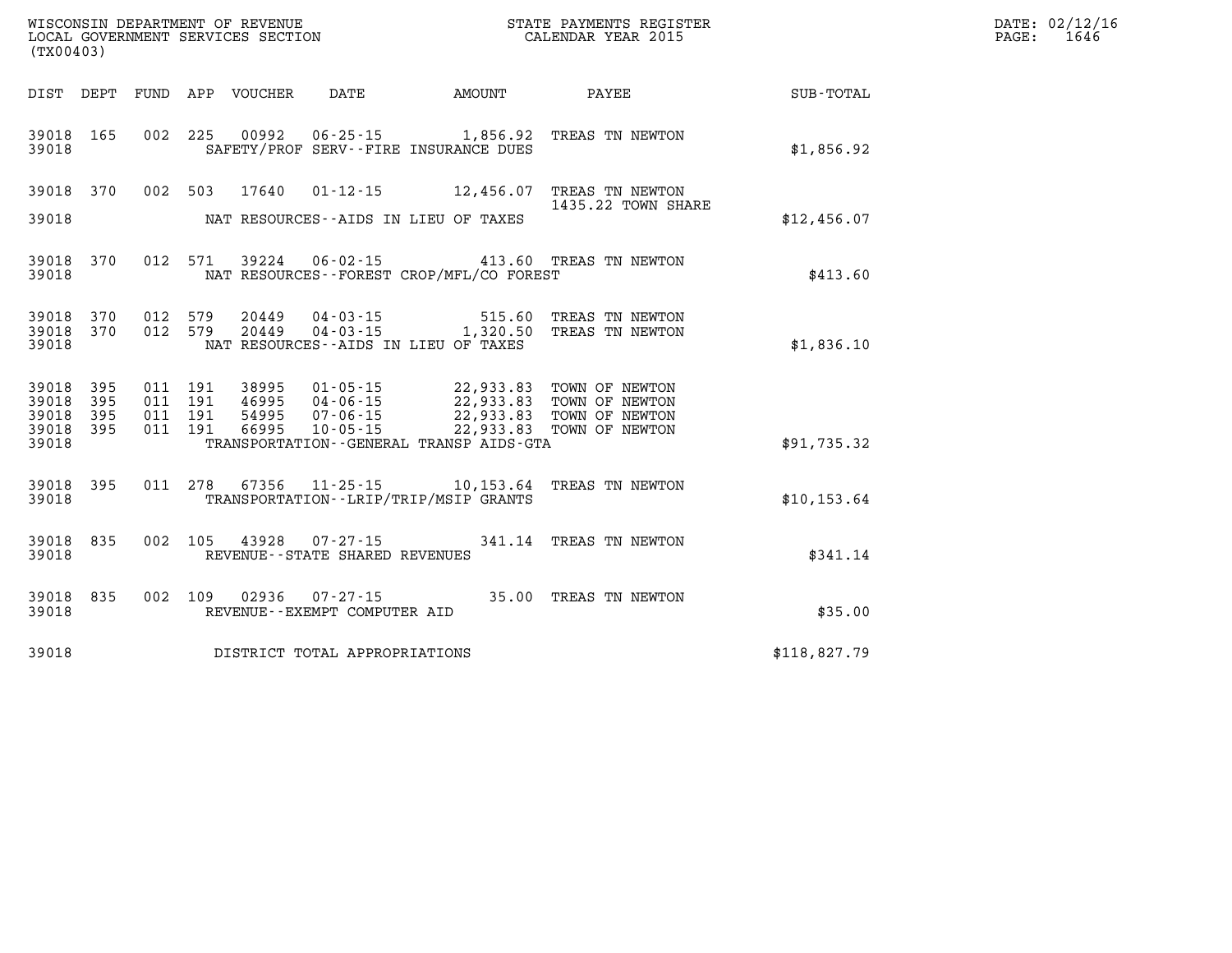| WISCONSIN DEPARTMENT OF REVENUE      | PAYMENTS REGISTER<br>3TATE | DATE: | 02/12/16             |
|--------------------------------------|----------------------------|-------|----------------------|
| GOVERNMENT SERVICES SECTION<br>LOCAL | CALENDAR YEAR 2015         | PAGE  | $\sim$ $\sim$<br>164 |

| (TX00403)                                     |                   |  |                                     | LOCAL GOVERNMENT SERVICES SECTION                                                                                                                                                                                                                        | CALENDAR YEAR 2015                                                                                 |             | PAGE: | 1647 |
|-----------------------------------------------|-------------------|--|-------------------------------------|----------------------------------------------------------------------------------------------------------------------------------------------------------------------------------------------------------------------------------------------------------|----------------------------------------------------------------------------------------------------|-------------|-------|------|
|                                               |                   |  |                                     | DIST DEPT FUND APP VOUCHER DATE AMOUNT                                                                                                                                                                                                                   | PAYEE                                                                                              | SUB-TOTAL   |       |      |
| 39020 165<br>39020                            |                   |  |                                     | SAFETY/PROF SERV--FIRE INSURANCE DUES                                                                                                                                                                                                                    | 002 225 00993 06-25-15 3,387.87 TREAS TN OXFORD                                                    | \$3,387.87  |       |      |
| 39020 370<br>39020 370<br>39020               |                   |  |                                     | NAT RESOURCES-SEVERANCE/YIELD/WITHDRAWAL                                                                                                                                                                                                                 | 000 001 01DNR 04-09-15 735.68 TREAS TOWN OXFORD<br>000 001 03DNR 04-13-15 324.06 TREAS TOWN OXFORD | \$1,059.74  |       |      |
| 39020 370<br>39020                            |                   |  |                                     | NAT RESOURCES - - FOREST CROP/MFL/CO FOREST                                                                                                                                                                                                              | 012 571 39225 06-02-15 267.08 TREAS TN OXFORD                                                      | \$267.08    |       |      |
| 39020 370<br>39020                            |                   |  |                                     | NAT RESOURCES--AIDS IN LIEU OF TAXES                                                                                                                                                                                                                     | 012 579 20450 04-03-15 2.16 TREAS TN OXFORD                                                        | \$2.16      |       |      |
| 39020<br>39020<br>39020<br>39020 395<br>39020 | 395<br>395<br>395 |  |                                     | 011  191  38996  01-05-15  18,447.25  TOWN OF OXFORD<br>011 191 46996 04-06-15 18,447.25 TOWN OF OXFORD<br>011 191 54996 07-06-15 18,447.25 TOWN OF OXFORD<br>011 191 66996 10-05-15 18,447.27 TOWN OF OXFORD<br>TRANSPORTATION--GENERAL TRANSP AIDS-GTA |                                                                                                    | \$73,789.02 |       |      |
| 39020 835<br>39020                            |                   |  | REVENUE--STATE SHARED REVENUES      |                                                                                                                                                                                                                                                          | 002 105 43929 07-27-15 1,580.66 TREAS TN OXFORD                                                    | \$1,580.66  |       |      |
| 39020<br>39020                                | 835               |  | REVENUE--EXEMPT COMPUTER AID        |                                                                                                                                                                                                                                                          | 002 109 02937 07-27-15 684.00 TREAS TN OXFORD                                                      | \$684.00    |       |      |
|                                               |                   |  | 39020 DISTRICT TOTAL APPROPRIATIONS |                                                                                                                                                                                                                                                          |                                                                                                    | \$80,770.53 |       |      |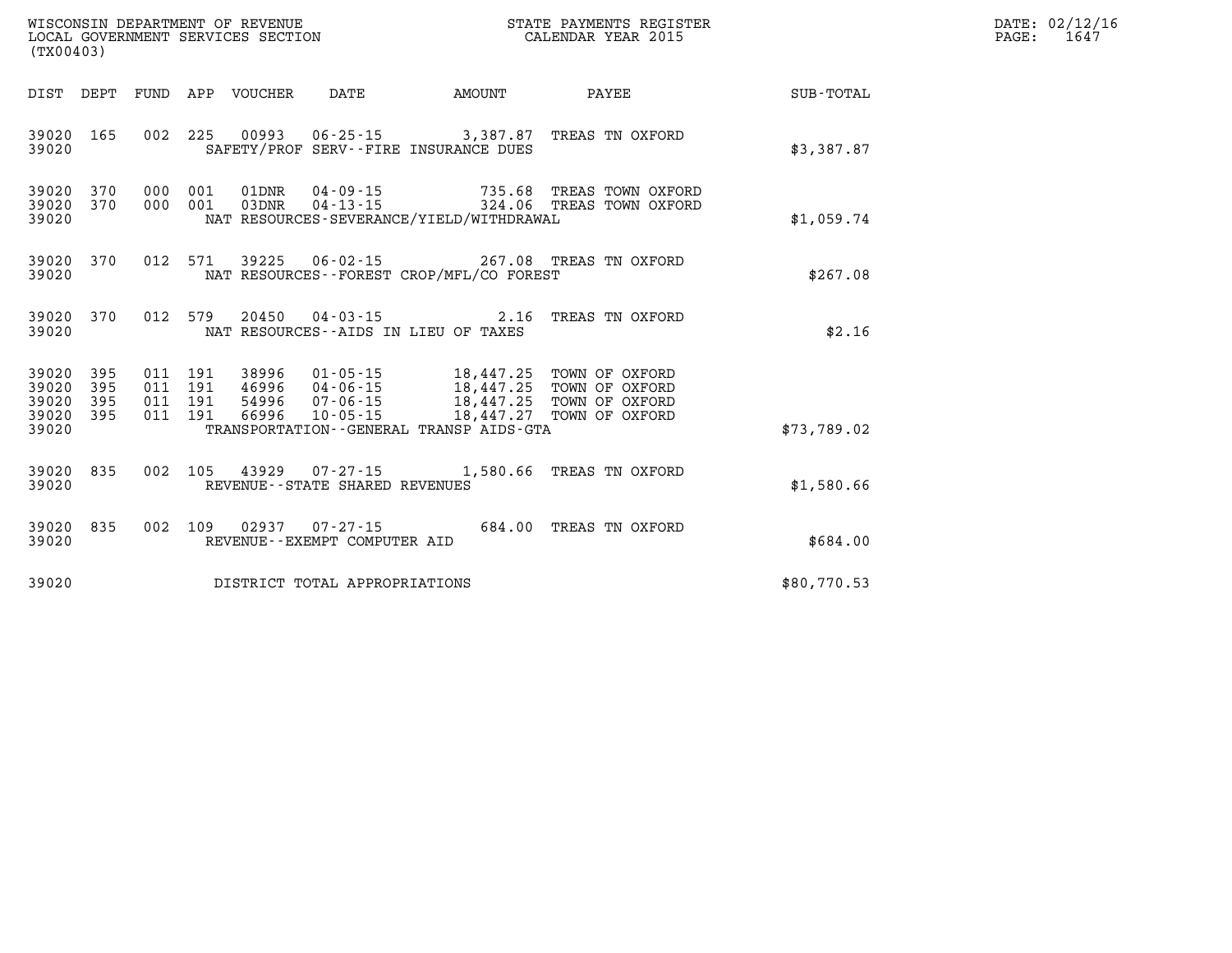| (TX00403)                                |            |  |                  |                                   |                                             | %WISCONSIN DEPARTMENT OF REVENUE $$\tt STATE$ PAYMENTS REGISTER LOCAL GOVERNMENT SERVICES SECTION $$\tt CALENDAR$ YEAR 2015                                                                                                                                                                                                                | DATE: 02/12/16<br>1648<br>$\mathtt{PAGE}$ : |  |
|------------------------------------------|------------|--|------------------|-----------------------------------|---------------------------------------------|--------------------------------------------------------------------------------------------------------------------------------------------------------------------------------------------------------------------------------------------------------------------------------------------------------------------------------------------|---------------------------------------------|--|
| DIST DEPT                                |            |  | FUND APP VOUCHER | DATE                              | <b>AMOUNT</b>                               | <b>PAYEE</b> PAYEE                                                                                                                                                                                                                                                                                                                         | SUB-TOTAL                                   |  |
| 39022 165<br>39022                       |            |  |                  |                                   | SAFETY/PROF SERV--FIRE INSURANCE DUES       | 002 225 00994 06-25-15 5,677.95 TREAS TN PACKWAUKEE                                                                                                                                                                                                                                                                                        | \$5,677.95                                  |  |
| 39022 370<br>39022 370<br>39022          |            |  |                  |                                   | NAT RESOURCES-SEVERANCE/YIELD/WITHDRAWAL    | $\begin{array}{cccc} 000 & 001 & 01 \text{DNR} & 04 \cdot 09 \cdot 15 & 662.31 & \text{TREAS TOWN PACKWAUKEE} \\ 000 & 001 & 03 \text{DNR} & 04 \cdot 13 \cdot 15 & 179.81 & \text{TREAS TOWN PACKWAUKEE} \end{array}$                                                                                                                     | \$842.12                                    |  |
| 39022 370<br>39022                       |            |  |                  |                                   | NAT RESOURCES--AIDS IN LIEU OF TAXES        | 002 503 17987 01-30-15 822.23 TREAS TN PACKWAUKEE<br>68.52 TOWN SHARE                                                                                                                                                                                                                                                                      | \$822.23                                    |  |
| 39022 370<br>39022                       |            |  |                  |                                   | NAT RESOURCES - - FOREST CROP/MFL/CO FOREST | 012 571 39226 06-02-15 271.85 TREAS TN PACKWAUKEE                                                                                                                                                                                                                                                                                          | \$271.85                                    |  |
| 39022 395<br>39022<br>39022<br>39022 395 | 395<br>395 |  |                  |                                   |                                             | $\begin{array}{cccc} 011 & 191 & 38997 & 01\cdot 05\cdot 15 & 23\, , 902\, .71 & \text{TOWN OF PACKWAUKEE} \\ 011 & 191 & 46997 & 04\cdot 06\cdot 15 & 23\, , 902\, .71 & \text{TOWN OF PACKWAUKEE} \\ 011 & 191 & 54997 & 07\cdot 06\cdot 15 & 23\, , 902\, .71 & \text{TOWN OF PACKWAUKEE} \\ 011 & 191 & 66997 & 10\cdot 05\cdot 15 & $ |                                             |  |
| 39022                                    |            |  |                  |                                   | TRANSPORTATION--GENERAL TRANSP AIDS-GTA     |                                                                                                                                                                                                                                                                                                                                            | \$95,610.84                                 |  |
| 39022 835<br>39022                       |            |  |                  | REVENUE - - STATE SHARED REVENUES |                                             | 002 105 43930 07-27-15 2,934.34 TREAS TN PACKWAUKEE                                                                                                                                                                                                                                                                                        | \$2,934.34                                  |  |
| 39022 835<br>39022                       |            |  |                  | REVENUE--EXEMPT COMPUTER AID      |                                             | 002 109 02938 07-27-15 10.00 TREAS TN PACKWAUKEE                                                                                                                                                                                                                                                                                           | \$10.00                                     |  |
| 39022                                    |            |  |                  | DISTRICT TOTAL APPROPRIATIONS     |                                             |                                                                                                                                                                                                                                                                                                                                            | \$106, 169.33                               |  |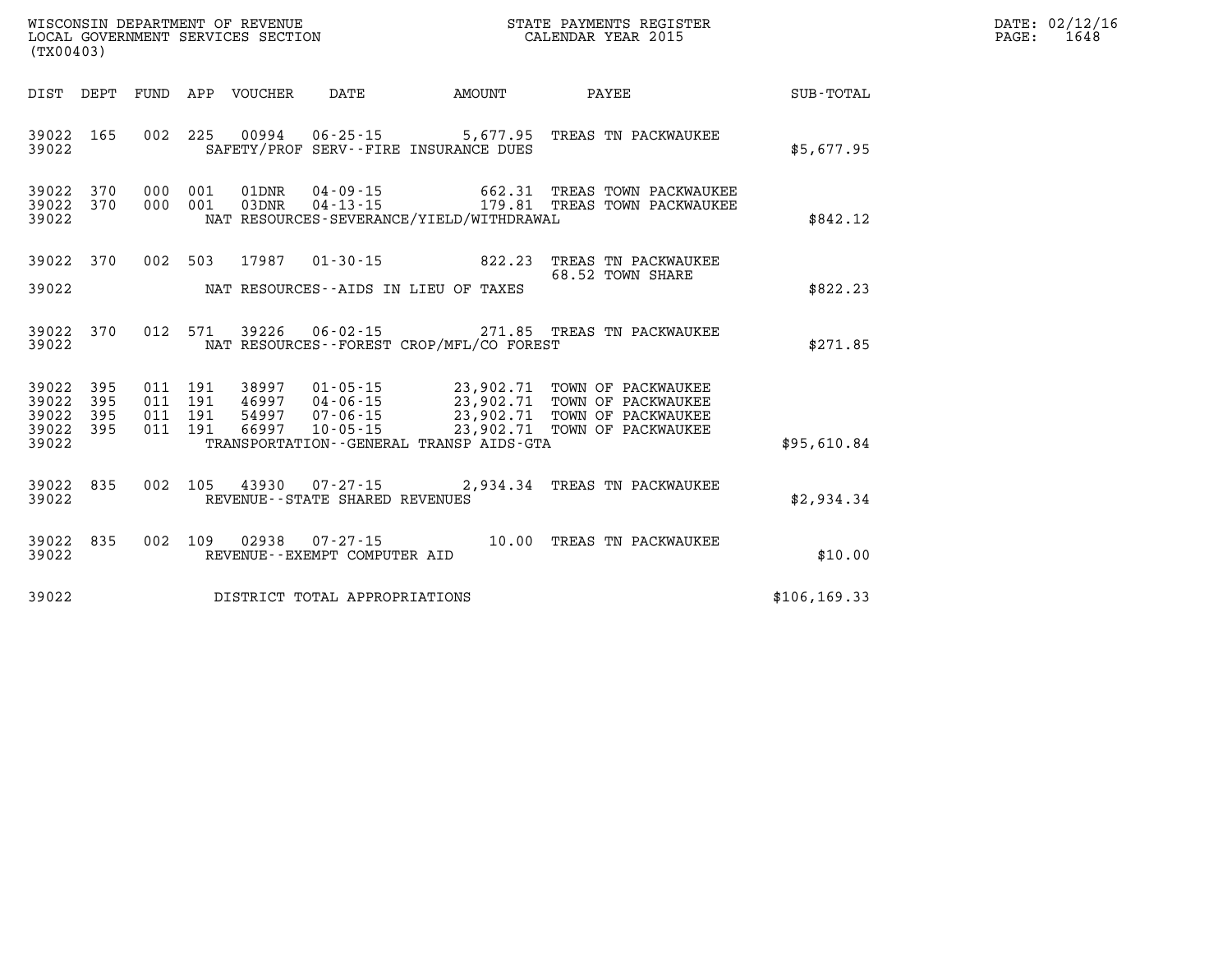| (TX00403)                                |                        |                                          |                            |                                |                                              | WISCONSIN DEPARTMENT OF REVENUE<br>LOCAL GOVERNMENT SERVICES SECTION<br>(TYO0402)                                                                                                        |              | DATE: 02/12/16<br>$\mathtt{PAGE:}$<br>1649 |
|------------------------------------------|------------------------|------------------------------------------|----------------------------|--------------------------------|----------------------------------------------|------------------------------------------------------------------------------------------------------------------------------------------------------------------------------------------|--------------|--------------------------------------------|
|                                          |                        |                                          | DIST DEPT FUND APP VOUCHER |                                |                                              | DATE AMOUNT PAYEE                                                                                                                                                                        | SUB-TOTAL    |                                            |
| 39024                                    | 39024 165              |                                          |                            |                                | SAFETY/PROF SERV--FIRE INSURANCE DUES        | 002 225 00995 06-25-15 1,585.54 TREAS TN SHIELDS                                                                                                                                         | \$1,585.54   |                                            |
| 39024 370<br>39024 370<br>39024          |                        | 000 001<br>000 001                       |                            |                                | NAT RESOURCES-SEVERANCE/YIELD/WITHDRAWAL     |                                                                                                                                                                                          | \$1,496.91   |                                            |
|                                          | 39024 370              |                                          |                            |                                |                                              | 002 503 17988 01-30-15 913.93 TREAS TN SHIELDS<br>68.14 TOWN SHARE                                                                                                                       |              |                                            |
| 39024                                    |                        |                                          |                            |                                | NAT RESOURCES--AIDS IN LIEU OF TAXES         |                                                                                                                                                                                          | \$913.93     |                                            |
| 39024                                    | 39024 370              |                                          |                            |                                | NAT RESOURCES--FOREST CROP/MFL/CO FOREST     | 012 571 39227 06-02-15 237.14 TREAS TN SHIELDS                                                                                                                                           | \$237.14     |                                            |
| 39024                                    | 39024 370<br>39024 370 | 012 579                                  |                            |                                | NAT RESOURCES--AIDS IN LIEU OF TAXES         | 012 579 20451 04-03-15 192.08 TREAS TN SHIELDS<br>012 579 20451 04-03-15 383.33 TREAS TN SHIELDS                                                                                         | \$575.41     |                                            |
| 39024<br>39024 395<br>39024 395<br>39024 | 395<br>39024 395       | 011 191<br>011 191<br>011 191<br>011 191 |                            |                                | TRANSPORTATION - - GENERAL TRANSP AIDS - GTA | 38998  01-05-15  17,940.79  TOWN OF SHIELDS<br>46998  04-06-15  17,940.79  TOWN OF SHIELDS<br>54998  07-06-15  17,940.79  TOWN OF SHIELDS<br>66998  10-05-15  17,940.81  TOWN OF SHIELDS | \$71,763.18  |                                            |
| 39024                                    | 39024 395              |                                          |                            |                                | TRANSPORTATION--LRIP/TRIP/MSIP GRANTS        | 011 278 65525 11-06-15 10,153.68 TREAS TN SHIELDS                                                                                                                                        | \$10, 153.68 |                                            |
| 39024 835<br>39024                       |                        |                                          |                            | REVENUE--STATE SHARED REVENUES |                                              | 002 105 43931 07-27-15 1,696.65 TREAS TN SHIELDS                                                                                                                                         | \$1,696.65   |                                            |
| 39024                                    | 39024 835              |                                          |                            | REVENUE--EXEMPT COMPUTER AID   |                                              | 002 109 02939 07-27-15 1.00 TREAS TN SHIELDS                                                                                                                                             | \$1.00       |                                            |
| 39024                                    |                        |                                          |                            | DISTRICT TOTAL APPROPRIATIONS  |                                              |                                                                                                                                                                                          | \$88,423.44  |                                            |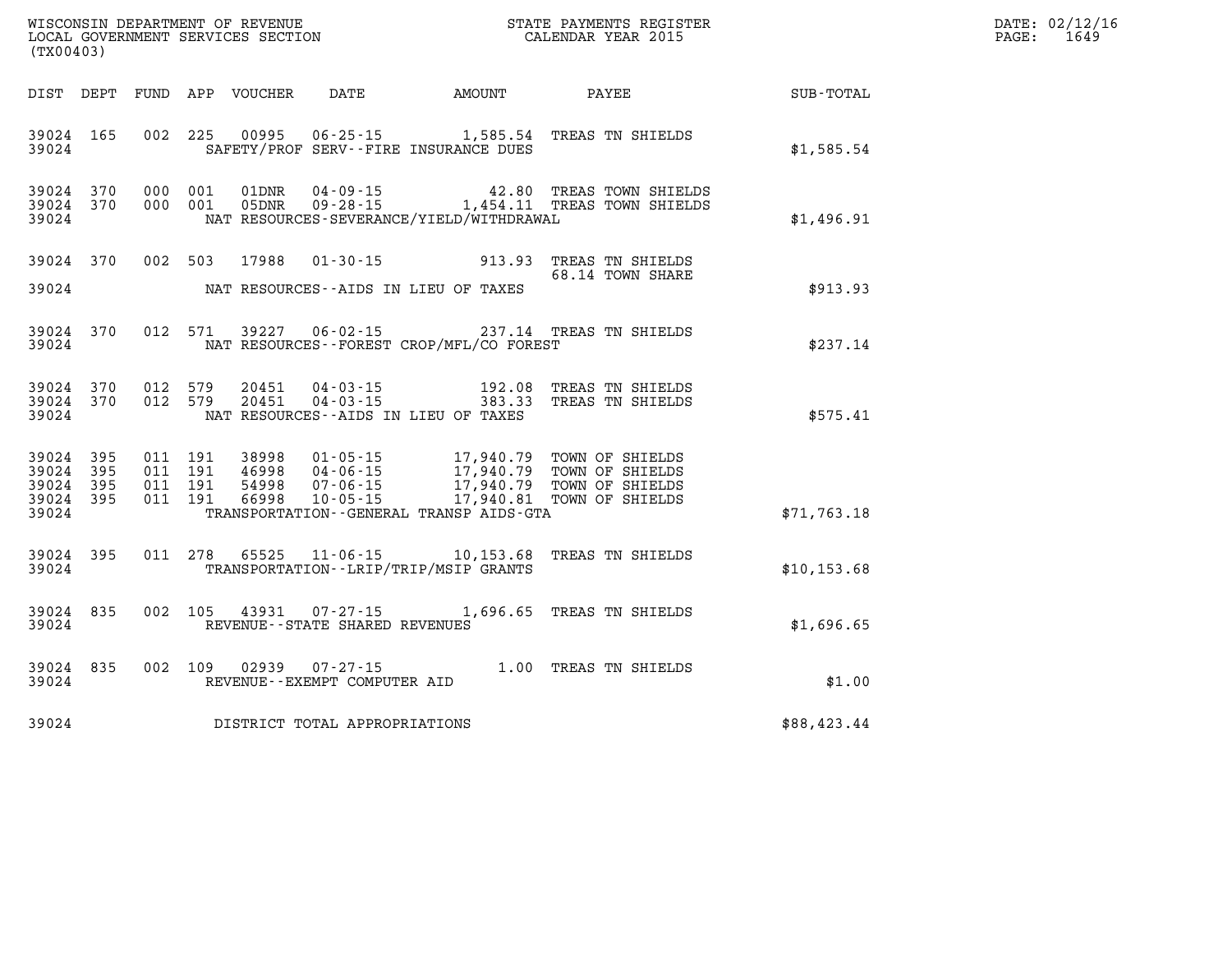| $\mathtt{DATE}$ : | 02/12/16 |
|-------------------|----------|
| PAGE:             | 1650     |

| (TX00403)                                    |                                     |  |                                          |                                 |                                          |                                                                                                                                                                                                                                                                      |  |                            |              | PAGE: | DATE: 02/12/1<br>1650 |
|----------------------------------------------|-------------------------------------|--|------------------------------------------|---------------------------------|------------------------------------------|----------------------------------------------------------------------------------------------------------------------------------------------------------------------------------------------------------------------------------------------------------------------|--|----------------------------|--------------|-------|-----------------------|
|                                              |                                     |  |                                          |                                 |                                          | DIST DEPT FUND APP VOUCHER DATE AMOUNT PAYEE                                                                                                                                                                                                                         |  |                            | SUB-TOTAL    |       |                       |
| 39026                                        | 39026 165                           |  |                                          |                                 |                                          | 002 225 00996 06-25-15 4,239.39 TREAS TN SPRINGFIELD<br>SAFETY/PROF SERV--FIRE INSURANCE DUES                                                                                                                                                                        |  |                            | \$4,239.39   |       |                       |
| 39026                                        | 39026 370<br>39026 370              |  | 000 001<br>000 001                       |                                 |                                          | NAT RESOURCES-SEVERANCE/YIELD/WITHDRAWAL                                                                                                                                                                                                                             |  |                            | \$1,339.72   |       |                       |
|                                              | 39026 370                           |  | 002 503                                  | 17641                           |                                          | $01 - 12 - 15$ $5,189.36$ TREAS TN SPRINGFIELD<br>338.27 TOWN SHARE                                                                                                                                                                                                  |  | 338.27 TOWN SHARE          |              |       |                       |
| 39026 370<br>39026 370<br>39026 370<br>39026 |                                     |  | 002 503<br>002 503<br>002 503            | 17641<br>18121<br>18121         |                                          | 338.27 TOWN SHARE<br>01-12-15 95.82 TREAS TN SPRINGFIELD<br>01-30-15 5,189.36 TREAS TN SPRINGFIELD<br>01-30-15 00 TREAS TN SPRINGFIELD<br>NAT RESOURCES -- AIDS IN LIEU OF TAXES                                                                                     |  |                            | \$10,474.54  |       |                       |
| 39026                                        | 39026 370                           |  | 012 571                                  |                                 |                                          | 39228  06-02-15  580.49  TREAS TN SPRINGFIELD<br>NAT RESOURCES--FOREST CROP/MFL/CO FOREST                                                                                                                                                                            |  |                            | \$580.49     |       |                       |
| 39026                                        | 39026 370<br>39026 370<br>39026 370 |  | 012 579<br>012 579                       | 20452<br>20452<br>012 579 20452 |                                          | NAT RESOURCES--AIDS IN LIEU OF TAXES                                                                                                                                                                                                                                 |  |                            | \$676.77     |       |                       |
| 39026<br>39026<br>39026 395<br>39026         | 395<br>395<br>39026 395             |  | 011 191<br>011 191<br>011 191<br>011 191 |                                 |                                          | 38999   01-05-15   29,627.91   TOWN OF SPRINGFIELD<br>46999   04-06-15   29,627.91   TOWN OF SPRINGFIELD<br>54999   07-06-15   29,627.91   TOWN OF SPRINGFIELD<br>66999   10-05-15   29,627.91   TOWN OF SPRINGFIELD<br>TRANSPORTATION - - GENERAL TRANSP AIDS - GTA |  |                            | \$118,511.64 |       |                       |
| 39026<br>39026                               | 835                                 |  |                                          | 002 105 43932                   | REVENUE--STATE SHARED REVENUES           | 07-27-15 1,071.79 TREAS TN SPRINGFIELD                                                                                                                                                                                                                               |  |                            | \$1,071.79   |       |                       |
| 39026                                        | 39026 835                           |  |                                          | 002 109 02940                   | 07-27-15<br>REVENUE--EXEMPT COMPUTER AID | 3.00 TREAS TN SPRINGFIELD<br>חדג אפו                                                                                                                                                                                                                                 |  |                            | \$3.00       |       |                       |
| 39026<br>39026                               | 835                                 |  | 002 501                                  | 00003                           | $02 - 02 - 15$                           | DOA-PAYMENT FOR MUNICIPAL SERVICES AID                                                                                                                                                                                                                               |  | 50.13 TREAS TN SPRINGFIELD | \$50.13      |       |                       |
| 39026                                        |                                     |  |                                          |                                 | DISTRICT TOTAL APPROPRIATIONS            |                                                                                                                                                                                                                                                                      |  |                            | \$136,947.47 |       |                       |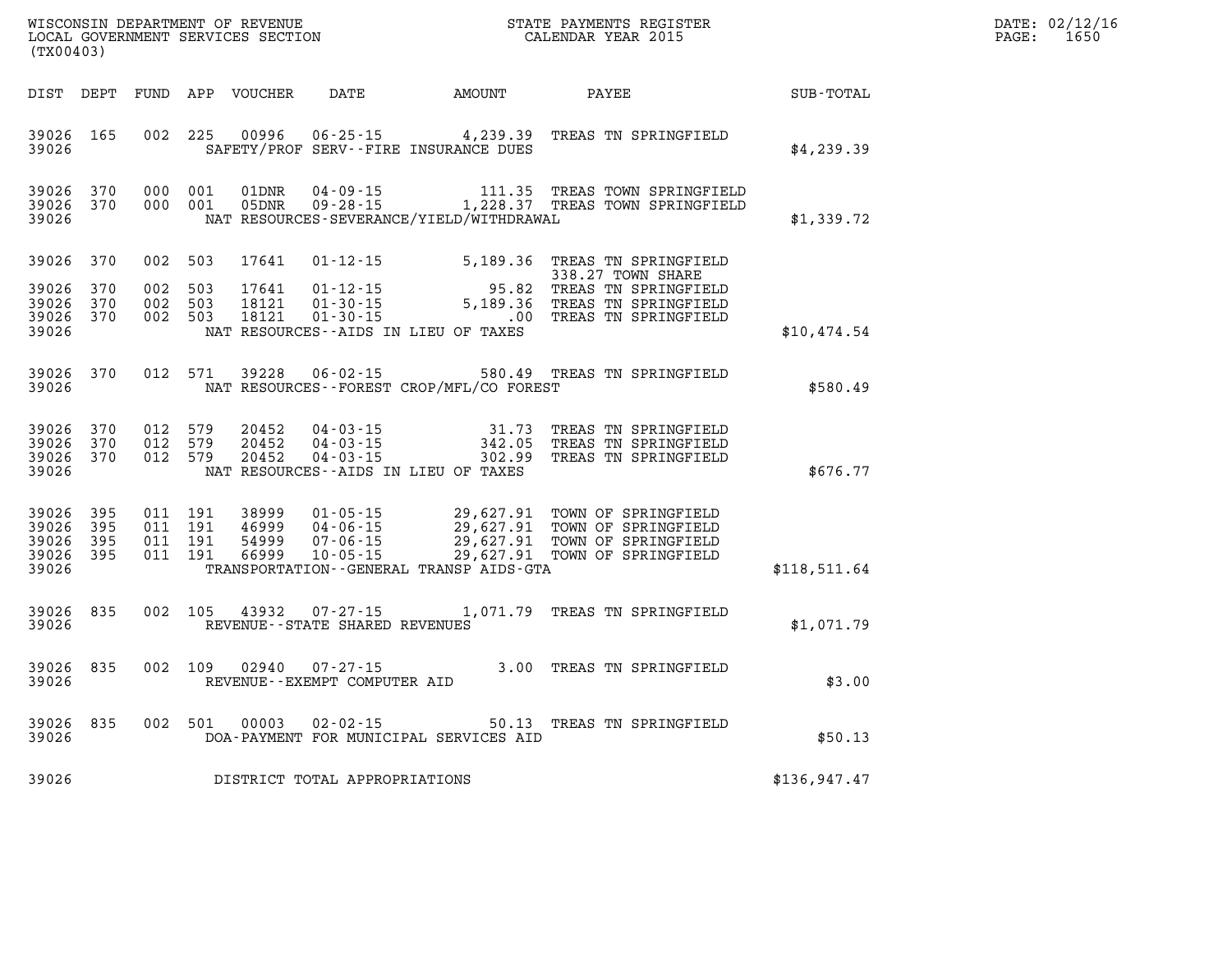| (TX00403)                                                          | WISCONSIN DEPARTMENT OF REVENUE<br>LOCAL GOVERNMENT SERVICES SECTION<br>CALENDAR YEAR 2015                                                                                                                                                                                           |                             | DATE: 02/12/16<br>1651<br>$\mathtt{PAGE:}$ |
|--------------------------------------------------------------------|--------------------------------------------------------------------------------------------------------------------------------------------------------------------------------------------------------------------------------------------------------------------------------------|-----------------------------|--------------------------------------------|
|                                                                    | DIST DEPT FUND APP VOUCHER DATE AMOUNT PAYEE TOTAL                                                                                                                                                                                                                                   |                             |                                            |
| 39028 165<br>39028                                                 | 002 225 00997 06-25-15 3,310.22 TREAS TN WESTFIELD<br>SAFETY/PROF SERV--FIRE INSURANCE DUES                                                                                                                                                                                          | \$3,310.22                  |                                            |
| 39028 370<br>39028 370<br>39028                                    | 000 001 01DNR 04-09-15 840.38 TREAS TOWN WESTFIELD<br>000 001 05DNR 09-28-15 269.61 TREAS TOWN WESTFIELD<br>NAT RESOURCES-SEVERANCE/YIELD/WITHDRAWAL                                                                                                                                 | \$1,109.99                  |                                            |
| 39028 370<br>39028                                                 | 002 503 17642<br>NAT RESOURCES--AIDS IN LIEU OF TAXES                                                                                                                                                                                                                                | 9.90 TOWN SHARE<br>\$155.85 |                                            |
| 39028 370<br>39028                                                 | 012 571 39229 06-02-15 247.88 TREAS TN WESTFIELD<br>NAT RESOURCES - FOREST CROP/MFL/CO FOREST                                                                                                                                                                                        | \$247.88                    |                                            |
| 39028<br>370<br>39028 370<br>39028                                 | 012 579 20453 04-03-15 111.35 TREAS TN WESTFIELD<br>012 579 20453 04-03-15 7.95 TREAS TN WESTFIELD<br>NAT RESOURCES--AIDS IN LIEU OF TAXES                                                                                                                                           | \$119.30                    |                                            |
| 39028<br>395<br>39028<br>395<br>39028<br>395<br>39028 395<br>39028 | 01-05-15 20,814.40 TOWN OF WESTFIELD<br>04-06-15 20,814.40 TOWN OF WESTFIELD<br>07-06-15 20,814.40 TOWN OF WESTFIELD<br>10-05-15 20,814.42 TOWN OF WESTFIELD<br>011 191<br>39000<br>011 191 47000<br>55000<br>011 191<br>011 191<br>67000<br>TRANSPORTATION--GENERAL TRANSP AIDS-GTA | \$83, 257.62                |                                            |
| 39028<br>835<br>39028                                              | 002 105 43933 07-27-15 1,202.25 TREAS TN WESTFIELD<br>REVENUE - - STATE SHARED REVENUES                                                                                                                                                                                              | \$1,202.25                  |                                            |
| 39028<br>835<br>39028                                              | $07 - 27 - 15$ 4.00 TREAS TN WESTFIELD<br>002 109 02941<br>REVENUE--EXEMPT COMPUTER AID                                                                                                                                                                                              | \$4.00                      |                                            |
| 39028                                                              | DISTRICT TOTAL APPROPRIATIONS                                                                                                                                                                                                                                                        | \$89,407.11                 |                                            |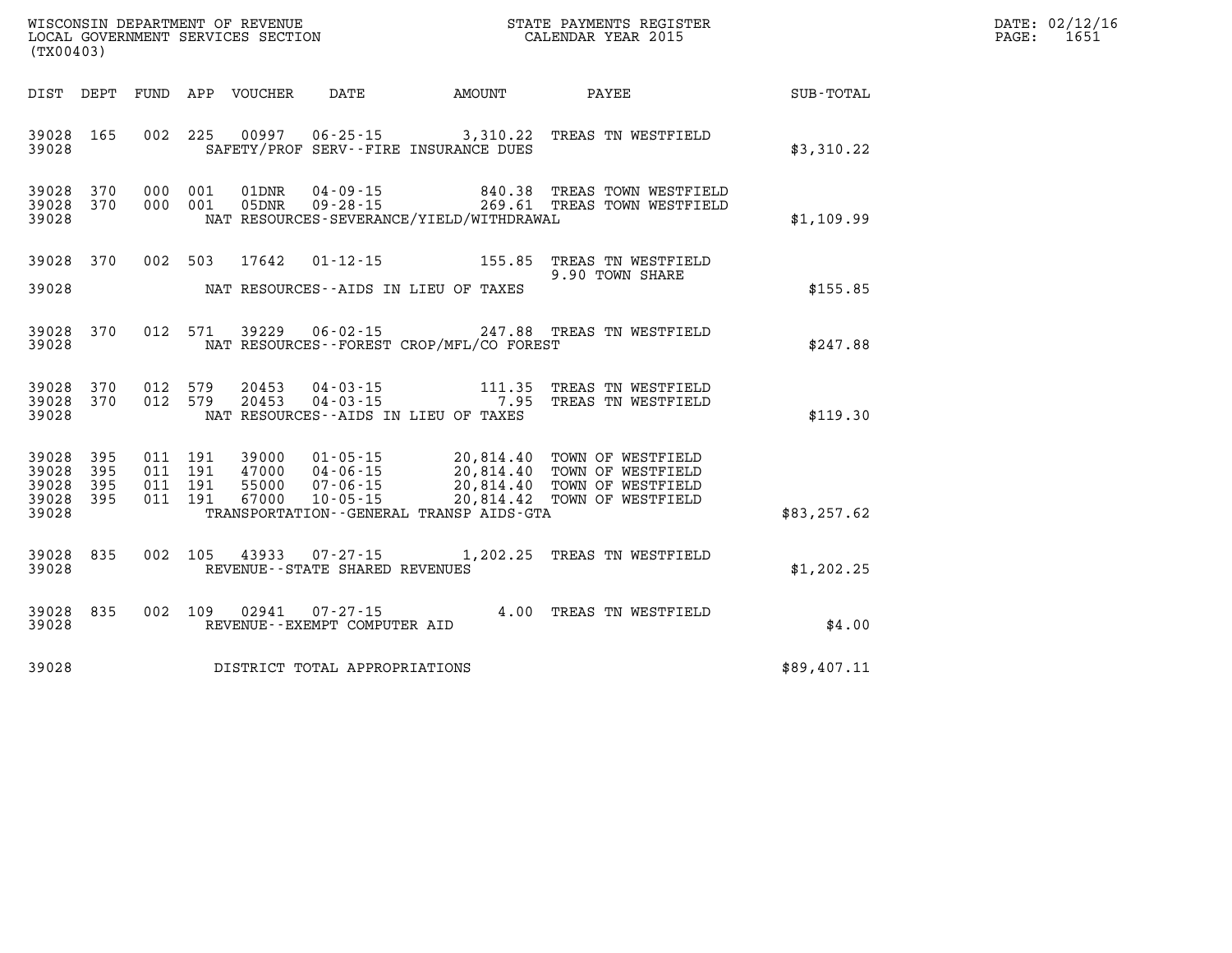| WISCONSIN DEPARTMENT OF REVENUE   | STATE PAYMENTS REGISTER |       | DATE: 02/12/16 |
|-----------------------------------|-------------------------|-------|----------------|
| LOCAL GOVERNMENT SERVICES SECTION | CALENDAR YEAR 2015      | PAGE: | 1652.          |

|                             | LOCAL GOVERNMENT SERVICES SECTION<br>(TX00403) |     |                           |                         |                                          |                                              | CALENDAR YEAR 2015                                      |              | PAGE: | 1652 |
|-----------------------------|------------------------------------------------|-----|---------------------------|-------------------------|------------------------------------------|----------------------------------------------|---------------------------------------------------------|--------------|-------|------|
| DIST                        | DEPT                                           |     |                           | FUND APP VOUCHER        | DATE                                     | AMOUNT                                       | PAYEE                                                   | SUB-TOTAL    |       |      |
| 39121 165<br>39121          |                                                |     |                           |                         |                                          | SAFETY/PROF SERV--FIRE INSURANCE DUES        | 002 225 00998 06-25-15 787.73 TREAS VIL ENDEAVOR        | \$787.73     |       |      |
| 39121 370<br>39121          |                                                | 074 | 670                       |                         | NAT RESOURCES--RU RECYCLING GRANT        |                                              | 42883  05-29-15  1,085.92  TREAS VIL ENDEAVOR           | \$1,085.92   |       |      |
| 39121<br>39121<br>39121     | 395<br>395<br>395                              | 011 | 011 191<br>191<br>011 191 | 39001<br>47001<br>55001 |                                          |                                              | 01-05-15 2,730.48 VILLAGE OF ENDEAVOR                   |              |       |      |
| 39121<br>39121              | 395                                            | 011 | 191                       | 67001                   | 10-05-15                                 | TRANSPORTATION - - GENERAL TRANSP AIDS - GTA | 2,730.48 VILLAGE OF ENDEAVOR                            | \$10,921.92  |       |      |
| 39121 835<br>39121          |                                                |     |                           |                         | REVENUE--STATE SHARED REVENUES           |                                              | 002 105 43934 07-27-15 16,729.38 TREAS VIL ENDEAVOR     | \$16, 729.38 |       |      |
| 39121<br>39121 835<br>39121 | 835                                            |     | 002 109<br>002 109        | 02942<br>05203          | 07-27-15<br>REVENUE--EXEMPT COMPUTER AID | 226.00                                       | 07-27-15 21.00 TREAS VIL ENDEAVOR<br>TREAS VIL ENDEAVOR | \$247.00     |       |      |
| 39121                       |                                                |     |                           |                         | DISTRICT TOTAL APPROPRIATIONS            |                                              |                                                         |              |       |      |
|                             |                                                |     |                           |                         |                                          |                                              |                                                         | \$29,771.95  |       |      |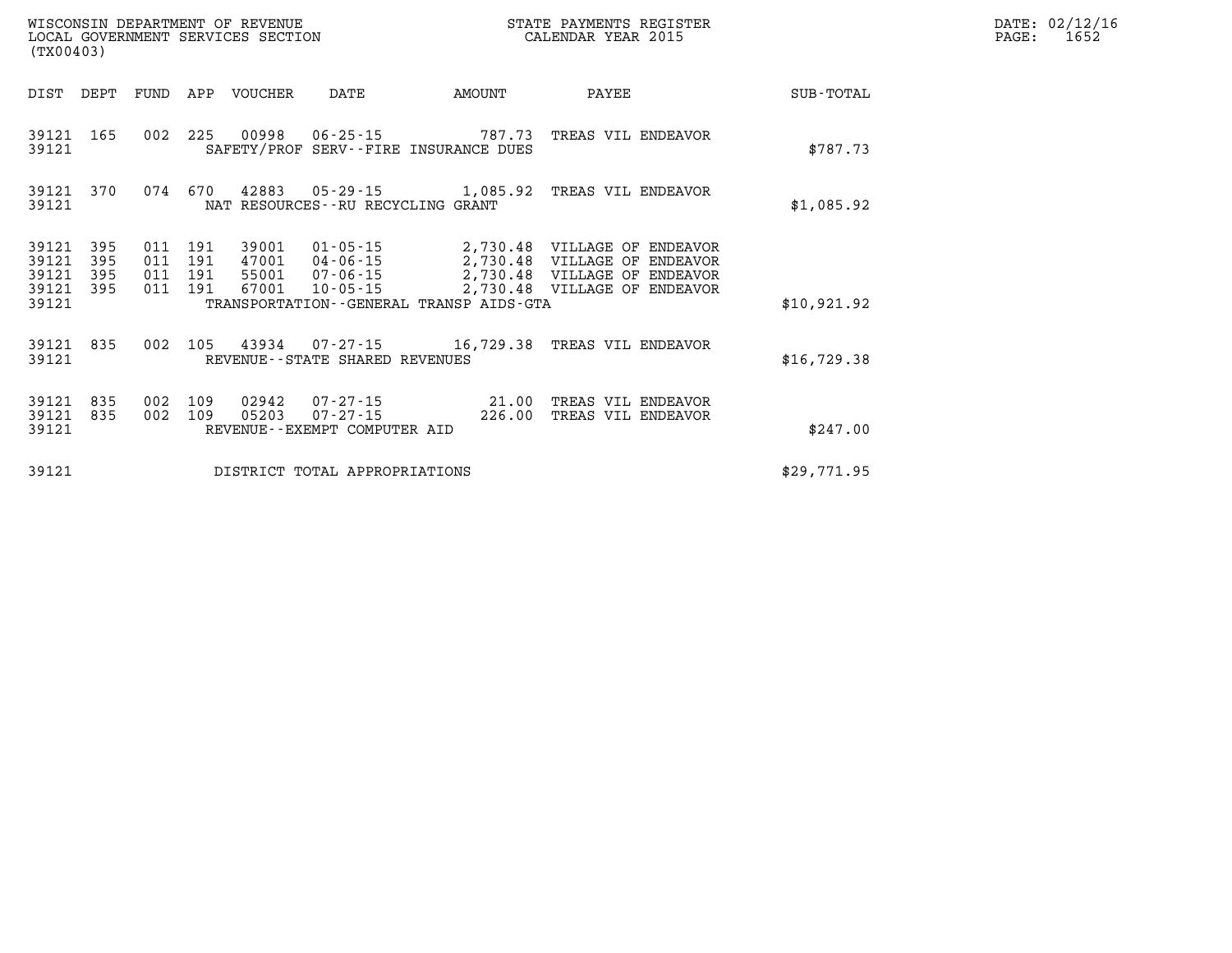| WISCONSIN DEPARTMENT OF REVENUE<br>STATE PAYMENTS REGISTER<br>LOCAL GOVERNMENT SERVICES SECTION<br>CALENDAR YEAR 2015<br>(TX00403) |                          |                          |                          |                         |                                                        |                                                                    |                                                                                                                                       |                  |
|------------------------------------------------------------------------------------------------------------------------------------|--------------------------|--------------------------|--------------------------|-------------------------|--------------------------------------------------------|--------------------------------------------------------------------|---------------------------------------------------------------------------------------------------------------------------------------|------------------|
| DIST                                                                                                                               | DEPT                     | FUND                     | APP                      | VOUCHER                 | DATE                                                   | AMOUNT                                                             | PAYEE                                                                                                                                 | <b>SUB-TOTAL</b> |
| 39161<br>39161                                                                                                                     | 165                      | 002                      | 225                      |                         |                                                        | 00999   06-25-15   884.98<br>SAFETY/PROF SERV--FIRE INSURANCE DUES | TREAS VIL NESHKORO                                                                                                                    | \$884.98         |
| 39161<br>39161                                                                                                                     | 370                      | 012                      | 571                      |                         |                                                        | NAT RESOURCES - - FOREST CROP/MFL/CO FOREST                        | 39230  06-02-15  27.40  TREAS VIL NESHKORO                                                                                            | \$27.40          |
| 39161<br>39161<br>39161<br>39161<br>39161                                                                                          | 395<br>395<br>395<br>395 | 011<br>011<br>011<br>011 | 191<br>191<br>191<br>191 | 39002<br>55002<br>67002 | 47002 04-06-15<br>$07 - 06 - 15$<br>10-05-15           | TRANSPORTATION--GENERAL TRANSP AIDS-GTA                            | 01-05-15 3,897.54 VILLAGE OF NESHKORO<br>3,897.54 VILLAGE OF NESHKORO<br>3,897.54 VILLAGE OF NESHKORO<br>3,897.54 VILLAGE OF NESHKORO | \$15,590.16      |
| 39161<br>39161                                                                                                                     | 455                      | 002                      | 231                      | 12                      | JUSTICE - - LAW ENFORCEMENT TRAINING                   | $03 - 23 - 15$ 160.00                                              | TREAS VIL NESHKORO                                                                                                                    | \$160.00         |
| 39161<br>39161                                                                                                                     | 835                      | 002                      | 105                      |                         | REVENUE--STATE SHARED REVENUES                         |                                                                    | 43935  07-27-15  13,293.60  TREAS VIL NESHKORO                                                                                        | \$13, 293.60     |
| 39161<br>39161                                                                                                                     | 835                      | 002                      | 109                      |                         | $02943$ $07 - 27 - 15$<br>REVENUE--EXEMPT COMPUTER AID | 541.00                                                             | TREAS VIL NESHKORO                                                                                                                    | \$541.00         |
| 39161                                                                                                                              |                          |                          |                          |                         | DISTRICT TOTAL APPROPRIATIONS                          |                                                                    |                                                                                                                                       | \$30,497.14      |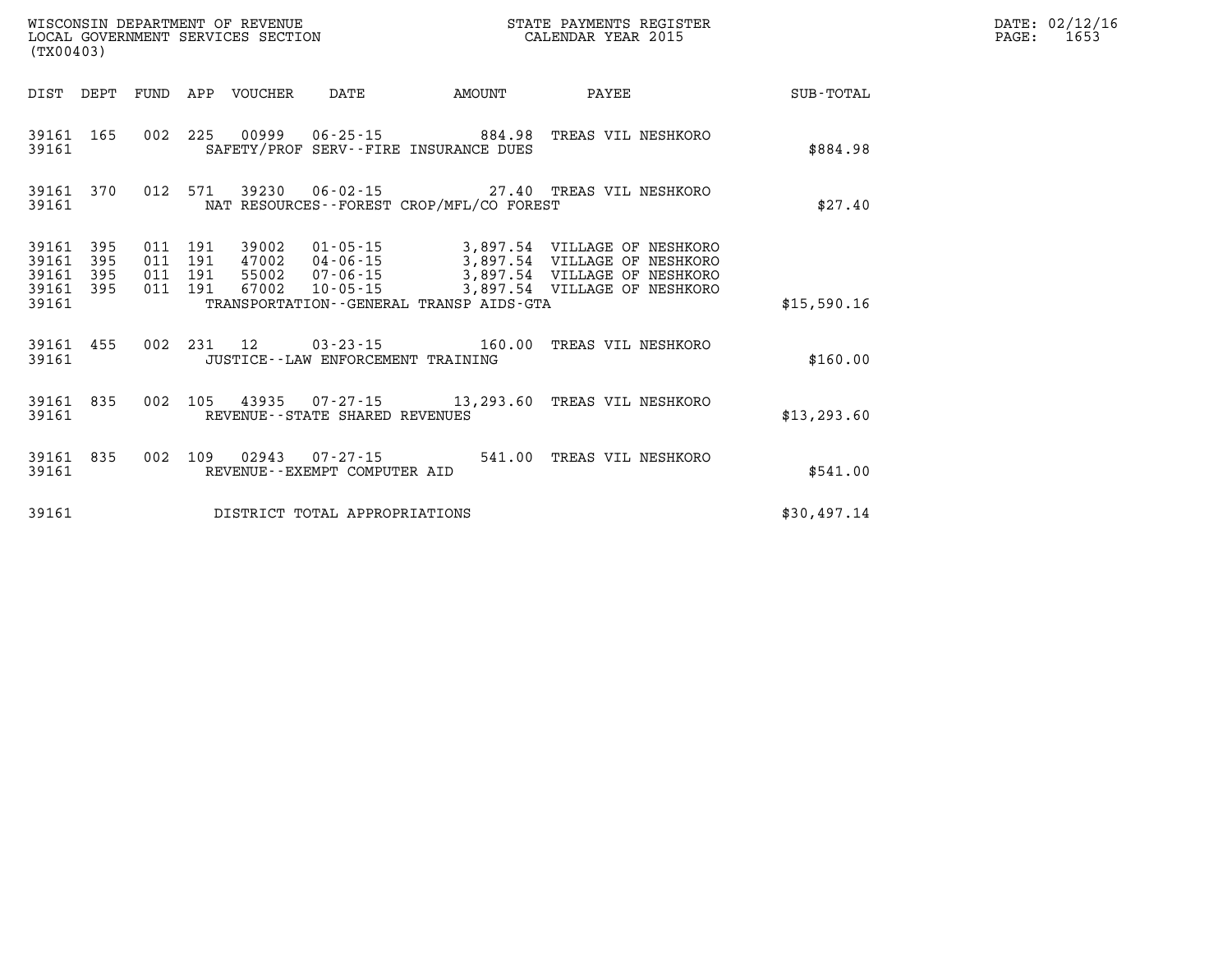| WISCONSIN DEPARTMENT OF REVENUE<br>STATE PAYMENTS REGISTER<br>LOCAL GOVERNMENT SERVICES SECTION<br>CALENDAR YEAR 2015<br>(TX00403) |            |            |            |                |                                                   |                                                          |                                                          |              |
|------------------------------------------------------------------------------------------------------------------------------------|------------|------------|------------|----------------|---------------------------------------------------|----------------------------------------------------------|----------------------------------------------------------|--------------|
| DIST                                                                                                                               | DEPT       | FUND       | APP        | VOUCHER        | DATE                                              | AMOUNT                                                   | PAYEE                                                    | SUB-TOTAL    |
| 39165<br>39165                                                                                                                     | 165        | 002        | 225        | 01000          | 06-25-15                                          | 1,063.01<br>SAFETY/PROF SERV--FIRE INSURANCE DUES        | TREAS VIL OXFORD                                         | \$1,063.01   |
| 39165<br>39165                                                                                                                     | 370        | 074        | 670        |                | NAT RESOURCES - - RU RECYCLING GRANT              | 42884  05-29-15  1,876.18                                | TREAS VIL OXFORD                                         | \$1,876.18   |
| 39165<br>39165                                                                                                                     | 395<br>395 | 011<br>011 | 191<br>191 | 39003<br>47003 | $01 - 05 - 15$<br>04-06-15                        |                                                          | 4,114.39 VILLAGE OF OXFORD<br>4,114.39 VILLAGE OF OXFORD |              |
| 39165                                                                                                                              | 395        | 011        | 191        | 55003          | $07 - 06 - 15$                                    |                                                          | 4,114.39 VILLAGE OF OXFORD                               |              |
| 39165<br>39165                                                                                                                     | 395        | 011        | 191        | 67003          | $10 - 05 - 15$                                    | 4,114.39<br>TRANSPORTATION - - GENERAL TRANSP AIDS - GTA | VILLAGE OF OXFORD                                        | \$16,457.56  |
| 39165<br>39165                                                                                                                     | 835        | 002        | 105        | 43936          | REVENUE - - STATE SHARED REVENUES                 | $07 - 27 - 15$ 23,602.00                                 | TREAS VIL OXFORD                                         | \$23,602.00  |
| 39165<br>39165                                                                                                                     | 835        | 002        | 109        | 02944          | $07 - 27 - 15$<br>REVENUE - - EXEMPT COMPUTER AID | 234.00                                                   | TREAS VIL OXFORD                                         | \$234.00     |
| 39165                                                                                                                              |            |            |            |                | DISTRICT TOTAL APPROPRIATIONS                     |                                                          |                                                          | \$43, 232.75 |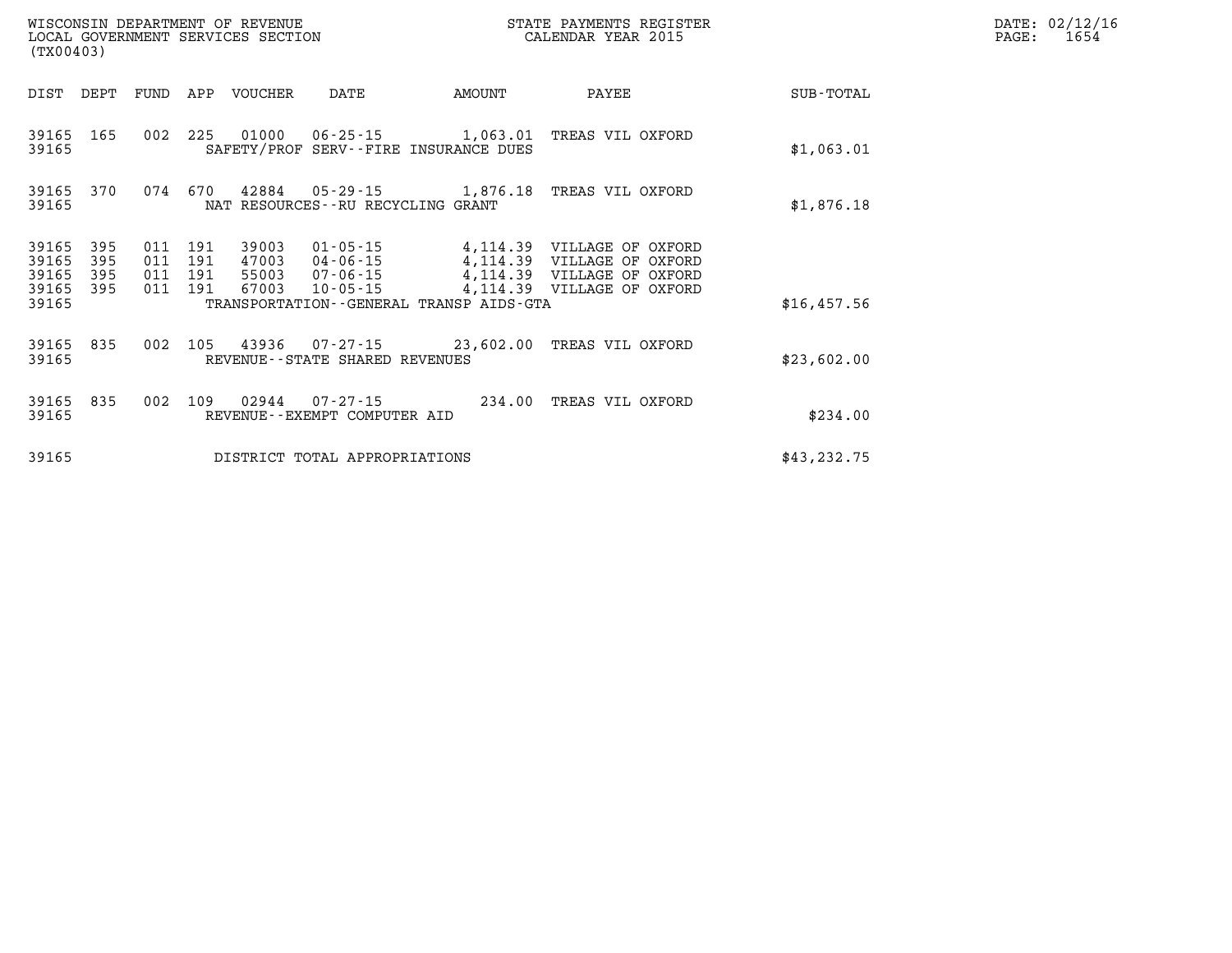| WISCONSIN DEPARTMENT OF REVENUE<br>LOCAL GOVERNMENT SERVICES SECTION<br>(TX00403) |                          |                          |                          |                                  |                                                                      |                                                        | STATE PAYMENTS REGISTER<br>CALENDAR YEAR 2015                                                                                        |              |  |  |
|-----------------------------------------------------------------------------------|--------------------------|--------------------------|--------------------------|----------------------------------|----------------------------------------------------------------------|--------------------------------------------------------|--------------------------------------------------------------------------------------------------------------------------------------|--------------|--|--|
| DIST                                                                              | DEPT                     | FUND                     | APP                      | VOUCHER                          | <b>DATE</b>                                                          | AMOUNT                                                 | PAYEE                                                                                                                                | SUB-TOTAL    |  |  |
| 39191<br>39191                                                                    | 165                      | 002                      | 225                      | 01001                            | $06 - 25 - 15$                                                       | 2,379.07<br>SAFETY/PROF SERV--FIRE INSURANCE DUES      | TREAS VIL WESTFIELD                                                                                                                  | \$2,379.07   |  |  |
| 39191<br>39191<br>39191                                                           | 370<br>370               | 012<br>012               | 579<br>579               | 20454<br>20454                   | $04 - 03 - 15$<br>$04 - 03 - 15$                                     | 7.69<br>2.78<br>NAT RESOURCES -- AIDS IN LIEU OF TAXES | TREAS VIL WESTFIELD<br>TREAS VIL WESTFIELD                                                                                           | \$10.47      |  |  |
| 39191<br>39191<br>39191<br>39191<br>39191                                         | 395<br>395<br>395<br>395 | 011<br>011<br>011<br>011 | 191<br>191<br>191<br>191 | 39004<br>47004<br>55004<br>67004 | $01 - 05 - 15$<br>$04 - 06 - 15$<br>$07 - 06 - 15$<br>$10 - 05 - 15$ | TRANSPORTATION--GENERAL TRANSP AIDS-GTA                | 19,052.15 VILLAGE OF WESTFIELD<br>19,052.15 VILLAGE OF WESTFIELD<br>19,052.15 VILLAGE OF WESTFIELD<br>19,052.18 VILLAGE OF WESTFIELD | \$76, 208.63 |  |  |
| 39191<br>39191                                                                    | 835                      | 002                      | 105                      | 43937                            | $07 - 27 - 15$<br>REVENUE - - STATE SHARED REVENUES                  |                                                        | 54,163.20 TREAS VIL WESTFIELD                                                                                                        | \$54,163.20  |  |  |
| 39191<br>39191<br>39191                                                           | 835<br>835               | 002<br>002               | 109<br>109               | 02945<br>05204                   | $07 - 27 - 15$<br>$07 - 27 - 15$<br>REVENUE--EXEMPT COMPUTER AID     | 1,226.00                                               | 1,695.00 TREAS VIL WESTFIELD<br>TREAS VIL WESTFIELD                                                                                  | \$2,921.00   |  |  |
| 39191<br>39191                                                                    | 835                      | 002                      | 501                      | 00003                            | $02 - 02 - 15$                                                       | 540.62<br>DOA-PAYMENT FOR MUNICIPAL SERVICES AID       | TREAS VIL WESTFIELD                                                                                                                  | \$540.62     |  |  |
| 39191<br>39191                                                                    | 835                      | 021                      | 363                      | 35763                            | $03 - 23 - 15$<br>REVENUE--LOTTERY CREDIT -                          | 305.78                                                 | TREAS VIL WESTFIELD                                                                                                                  | \$305.78     |  |  |
| 39191                                                                             |                          |                          |                          |                                  | DISTRICT TOTAL APPROPRIATIONS                                        |                                                        |                                                                                                                                      | \$136,528.77 |  |  |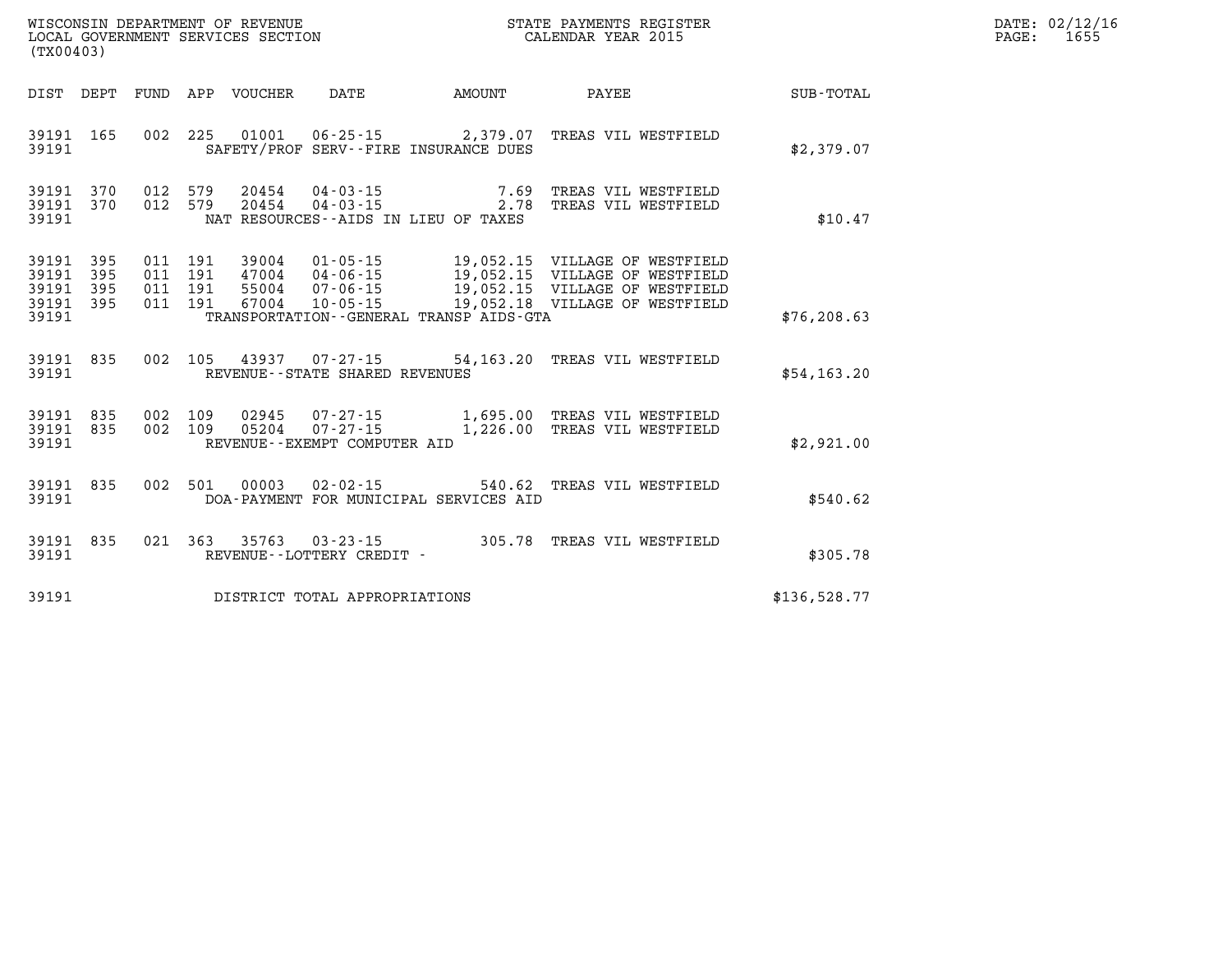| DATE: | 02/12/16 |
|-------|----------|
| PAGE: | 1656     |

| (TX00403)                                 |                          |                          |                          | WISCONSIN DEPARTMENT OF REVENUE<br>LOCAL GOVERNMENT SERVICES SECTION |                                                                      |                                                                                                  | STATE PAYMENTS REGISTER<br>CALENDAR YEAR 2015                                |              |
|-------------------------------------------|--------------------------|--------------------------|--------------------------|----------------------------------------------------------------------|----------------------------------------------------------------------|--------------------------------------------------------------------------------------------------|------------------------------------------------------------------------------|--------------|
| DIST                                      | DEPT                     | FUND                     | APP                      | VOUCHER                                                              | <b>DATE</b>                                                          | AMOUNT                                                                                           | PAYEE                                                                        | SUB-TOTAL    |
| 39251<br>39251                            | 165                      | 002                      | 225                      | 01002                                                                |                                                                      | $06 - 25 - 15$ 3, 293.87<br>SAFETY/PROF SERV--FIRE INSURANCE DUES                                | TREAS CITY MONTELLO                                                          | \$3, 293.87  |
| 39251                                     | 370                      | 002                      | 503                      | 17989                                                                | $01 - 30 - 15$                                                       | 4,742.98                                                                                         | TREAS CITY MONTELLO<br>1668.11 TOWN SHARE                                    |              |
| 39251                                     |                          |                          |                          |                                                                      |                                                                      | NAT RESOURCES -- AIDS IN LIEU OF TAXES                                                           |                                                                              | \$4,742.98   |
| 39251<br>39251<br>39251<br>39251          | 370<br>370<br>370        | 012<br>012<br>012        | 579<br>579<br>579        | 20455<br>20455<br>20455                                              | $04 - 03 - 15$<br>$04 - 03 - 15$<br>04 - 03 - 15                     | 2.57<br>5.34<br>306.34<br>NAT RESOURCES -- AIDS IN LIEU OF TAXES                                 | TREAS CITY MONTELLO<br>TREAS CITY MONTELLO<br>TREAS CITY MONTELLO            | \$314.25     |
| 39251<br>39251<br>39251<br>39251<br>39251 | 395<br>395<br>395<br>395 | 011<br>011<br>011<br>011 | 191<br>191<br>191<br>191 | 39005<br>47005<br>55005<br>67005                                     | $01 - 05 - 15$<br>$04 - 06 - 15$<br>$07 - 06 - 15$<br>$10 - 05 - 15$ | 23,005.23<br>23,005.23<br>23,005.23<br>23,005.24<br>TRANSPORTATION - - GENERAL TRANSP AIDS - GTA | CITY OF MONTELLO<br>CITY OF MONTELLO<br>CITY OF MONTELLO<br>CITY OF MONTELLO | \$92,020.93  |
| 39251<br>39251                            | 455                      | 002                      | 231                      | 16                                                                   | $04 - 20 - 15$<br>JUSTICE - - LAW ENFORCEMENT TRAINING               | 160.00                                                                                           | TREAS CITY MONTELLO                                                          | \$160.00     |
| 39251<br>39251                            | 835                      | 002                      | 105                      | 43938                                                                | $07 - 27 - 15$<br>REVENUE - - STATE SHARED REVENUES                  | 23,270.50                                                                                        | TREAS CITY MONTELLO                                                          | \$23, 270.50 |
| 39251<br>39251                            | 835                      | 002                      | 109                      | 02946                                                                | $07 - 27 - 15$<br>REVENUE--EXEMPT COMPUTER AID                       | 22,678.00                                                                                        | TREAS CITY MONTELLO                                                          | \$22,678.00  |
| 39251<br>39251                            | 835                      | 002                      | 501                      | 00003                                                                |                                                                      | $02 - 02 - 15$ 1, 240.70<br>DOA-PAYMENT FOR MUNICIPAL SERVICES AID                               | TREAS CITY MONTELLO                                                          | \$1,240.70   |
| 39251<br>39251                            | 835                      | 021                      | 363                      | 35764                                                                | $03 - 23 - 15$<br>REVENUE - - LOTTERY CREDIT -                       | 1,167.84                                                                                         | TREAS CITY MONTELLO                                                          | \$1,167.84   |
| 39251                                     |                          |                          |                          |                                                                      | DISTRICT TOTAL APPROPRIATIONS                                        |                                                                                                  |                                                                              | \$148,889.07 |